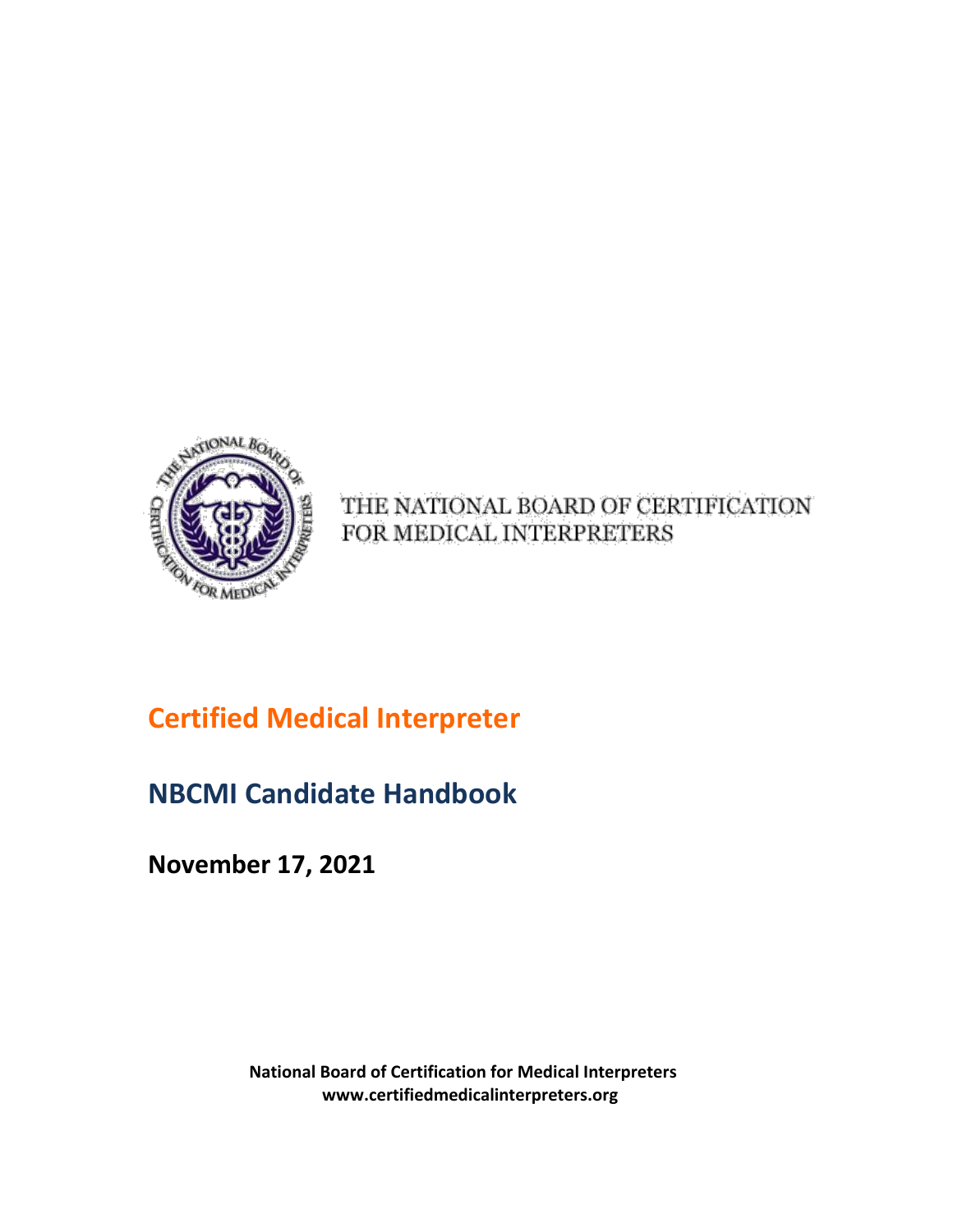## **Table of Contents**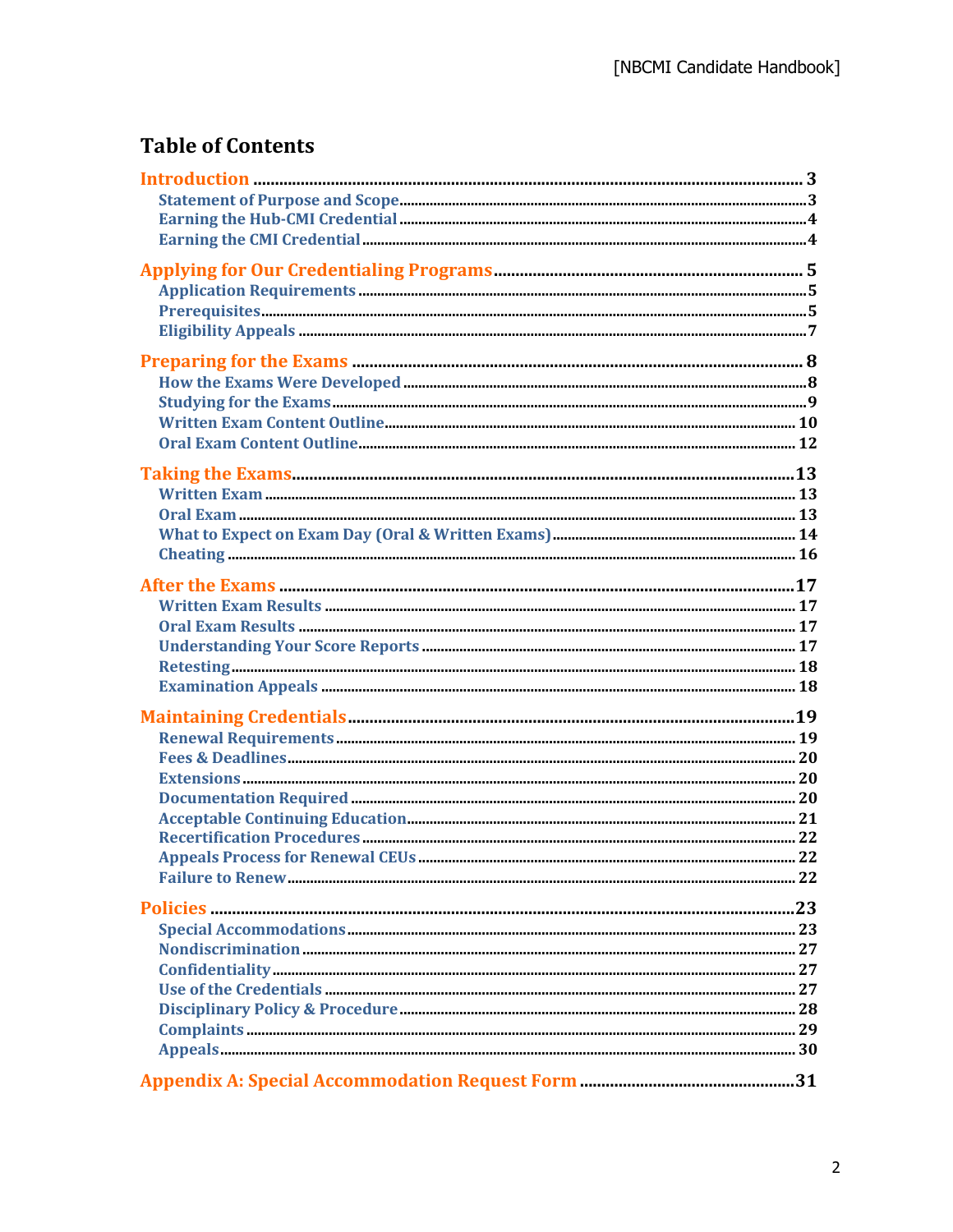# **Introduction**

The mission of the National Board is to foster improved healthcare outcomes, patient safety and patient/provider communication, by elevating the standards for and quality of medical interpreting through a nationally recognized and accepted certification for medical interpreters.

The CMI certification program is governed by the National Board of Certification for Medical Interpreters (National Board), an independent division of the International Medical Interpreters Association (IMIA).

## **Statement of Purpose and Scope**

The National Board of Certification for Medical Interpreters is a nationally recognized certifying body in the United States that offers a Certified Medical Interpreter (CMI) credential to medical interpreters. The CMI credential is the most prestigious credential offered in the industry. As demand for certification grows and becomes an industry standard, the National Board's CMI credential will open career and professional development opportunities that no other credential can.

The purpose of the CMI certification program is to ensure that the standards met are those necessary for safe and ethical practice of the medical interpreter profession.

The careful vetting process and high standards held by the National Board are just some of the reasons employers and care providers prefer working with CMIs-- knowing they will be compliant with regulatory guidelines, provide complete and accurate interpretation, and promote patient safety.

According to the Bureau of Labor Statistics, in 2014 there were approximately 7,000 interpreters and translators employed in health care industries in the United States: 5,100 worked in hospitals and nursing care facilities, and 1,900 worked in ambulatory healthcare services (offices of physicians and other health practitioners, home healthcare services, and outpatient care centers). The combined fields of health care and social assistance employ 15.7% of the interpreters and translators in the US, and the occupation of interpreter/translator was projected to grow at a rate of 29% between 2014 and 2024. Based on the NBCMI national Job Task Analysis conducted in 2017, medical interpreters are employed in many settings, including: health departments, hospitals and urgent care facilities, medical and teaching/research centers, community clinics, medical private practices, pharmacies, testing and diagnostic centers, health fairs and related events, laboratories, video and telephonic interpretation call centers.

Medical Interpreters work for translation/interpretation companies or individual organizations, and many interpreters also work from home. Self-employed interpreters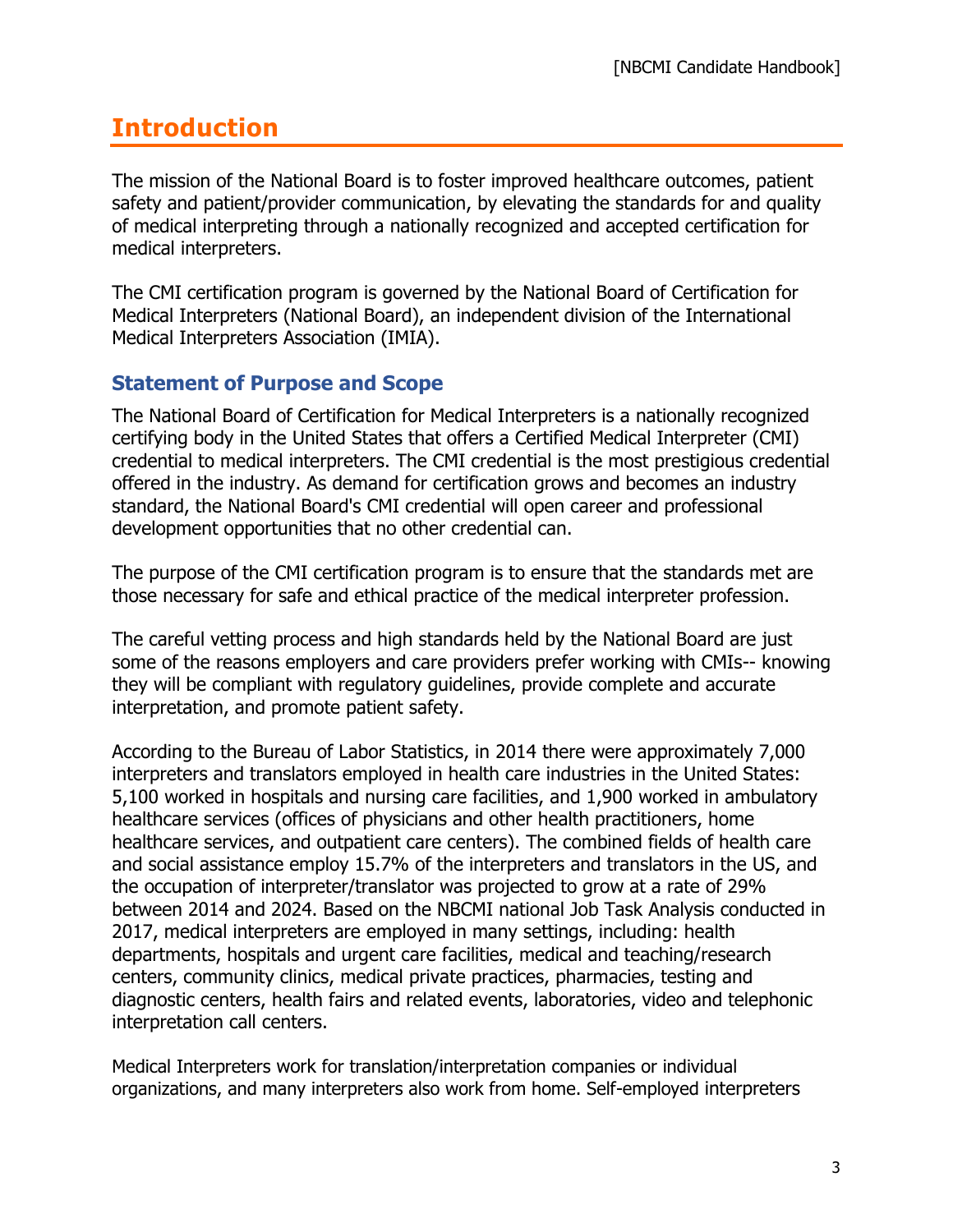frequently have variable work schedules. Most interpreters and translators work full time during regular hours.

The CMI certification program provides a valid and reliable credential for entry-level medical interpreters to recognize their education, knowledge, and professional expertise. The program also continues to uphold the same high standards by requiring professional development (continuing education) toward re- certification after 5 years of obtaining the CMI credential.

The CMI certification provides a national credential that crosses state lines in case of national disasters and ensures compliance with many state requirements that demand that services are provided by competent individuals.

The purposes of the National Board are to:

- Develop, organize, oversee and promote a national medical interpreter certification program in all languages.
- Promote patients and providers working with credentialed medical interpreters who have met minimal national standards to provide accurate and safe interpretation.
- Ensure credibility of national certification by meeting or exceeding nationally accepted standards including transparency, inclusion, and access.

The Board of Directors of the National Board consists of voting members that include medical interpreters, a health care provider, industry representatives, and a public member. Initial Board members were selected by a public process and independent selection committee. Subsequently, Board members are recruited through a Nominating Committee process and are elected by the members of the National Board.

## **Earning the Hub-CMI Credential**

The Hub-CMI is a credential available to all interpreters, regardless of target language and is non-language specific. Candidates who have passed the written exam (the exam is in English) are eligible for the Hub-CMI credential. If there is a CMI credential available in your target language, your Hub-CMI will expire in two years with no option for renewal.

## **Earning the CMI Credential**

Certification is available in six languages: Spanish, Russian, Mandarin, Cantonese, Korean, and Vietnamese. The CMI credential is awarded in the specific languages for which the oral exam is passed (for example: CMI-Spanish, CMI-Korean).

The National Board only awards the CMI credential to individuals who meet all of the eligibility criteria and earn a passing score on both the written and oral examinations.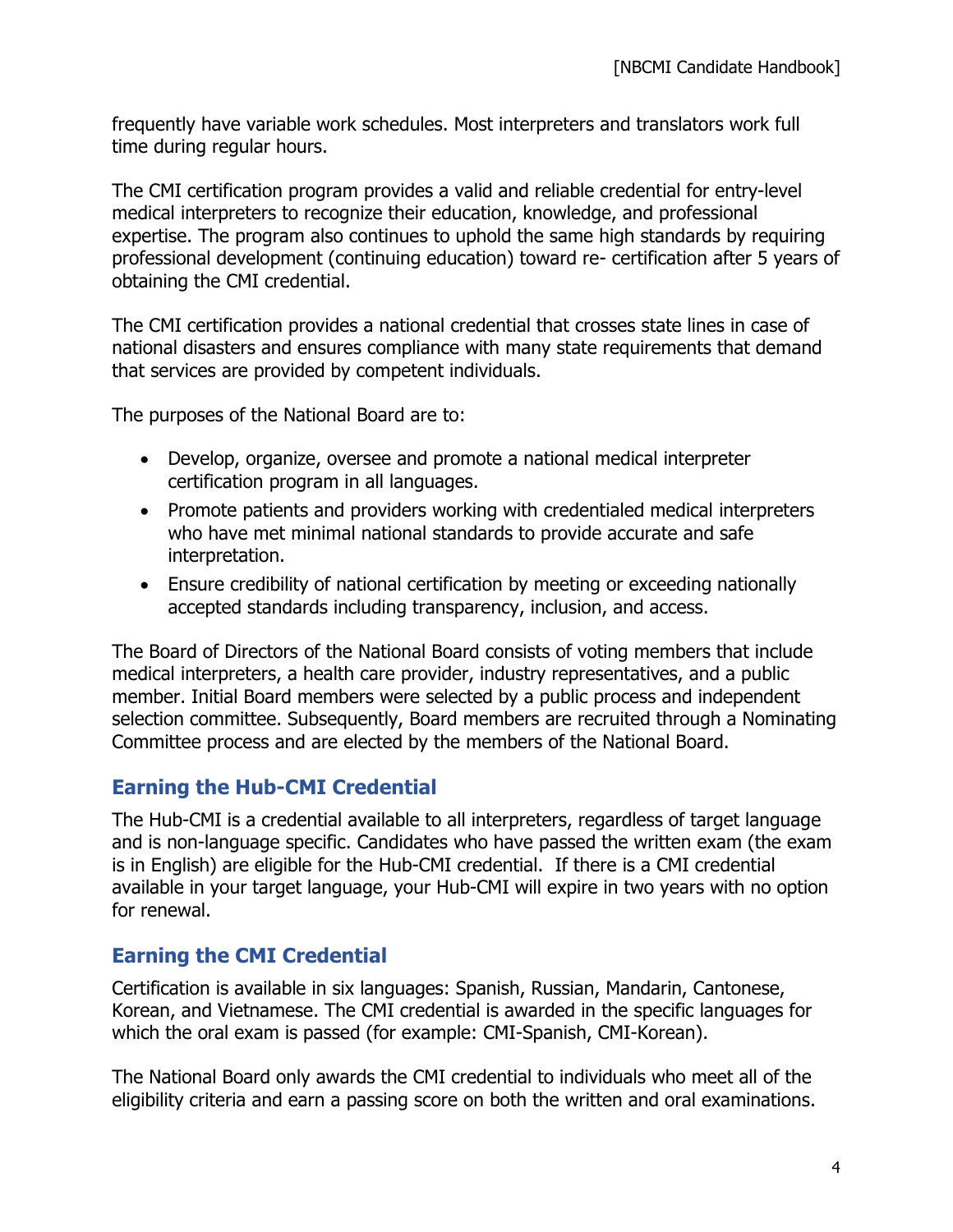## **Applying for Our Credentialing Programs**

## **Application Requirements**

To apply for our credentialing programs, submit the application online at www.certifiedmedicalinterpreters.org.

You will upload your prerequisite documentation as part of the application form. The non-refundable registration fee is \$35, and it is valid for one (1) year.

After you submit your application, you will hear from your program advisor in about two weeks to let you know your application status. Your application status will be kept confidential.

*Note: You must register using the name(s) printed on your picture ID (such as a driver's license or passport). You must present your ID in order to take the tests, and the name(s) on your ID MUST MATCH the name(s) in our records.*

To apply for the credential programs, a candidate must submit the National Board CMI program application on the National Board website. As part of the application form, the candidate must submit prerequisite documentation. The candidate must register using the name(s) printed on their photo ID.

## **Prerequisites**

All candidates for the Hub-CMI and CMI credentials must meet the following prerequisites:

- **1. Minimum Age:** All candidates must submit proof of being at least 18 years old (the age of majority as defined by the federal government). A driver's license or a birth certificate or passport copy are acceptable proofs of age.
- **2. General Education:** All candidates must submit proof of having at least a high school education level. A high school diploma, a GED, or any degree from an institution of higher education are acceptable proofs of general education.
- **3. Profile Photo:** All candidates must upload a recent professional photo of themselves to their NBCMI profile.
- **4. Medical Interpreter Education:** All candidates must submit proof of training specific to medical interpreting.
	- $\circ$  Medical interpreter training that was taken at a college or university must be at least 3 credit hours; a transcript is the only acceptable proof.
	- o Medical interpreter training courses must be at least 40 hours; a Certificate of Completion from an approved medical interpreter training course is the only acceptable proof. These are IMIA's accredited trainings: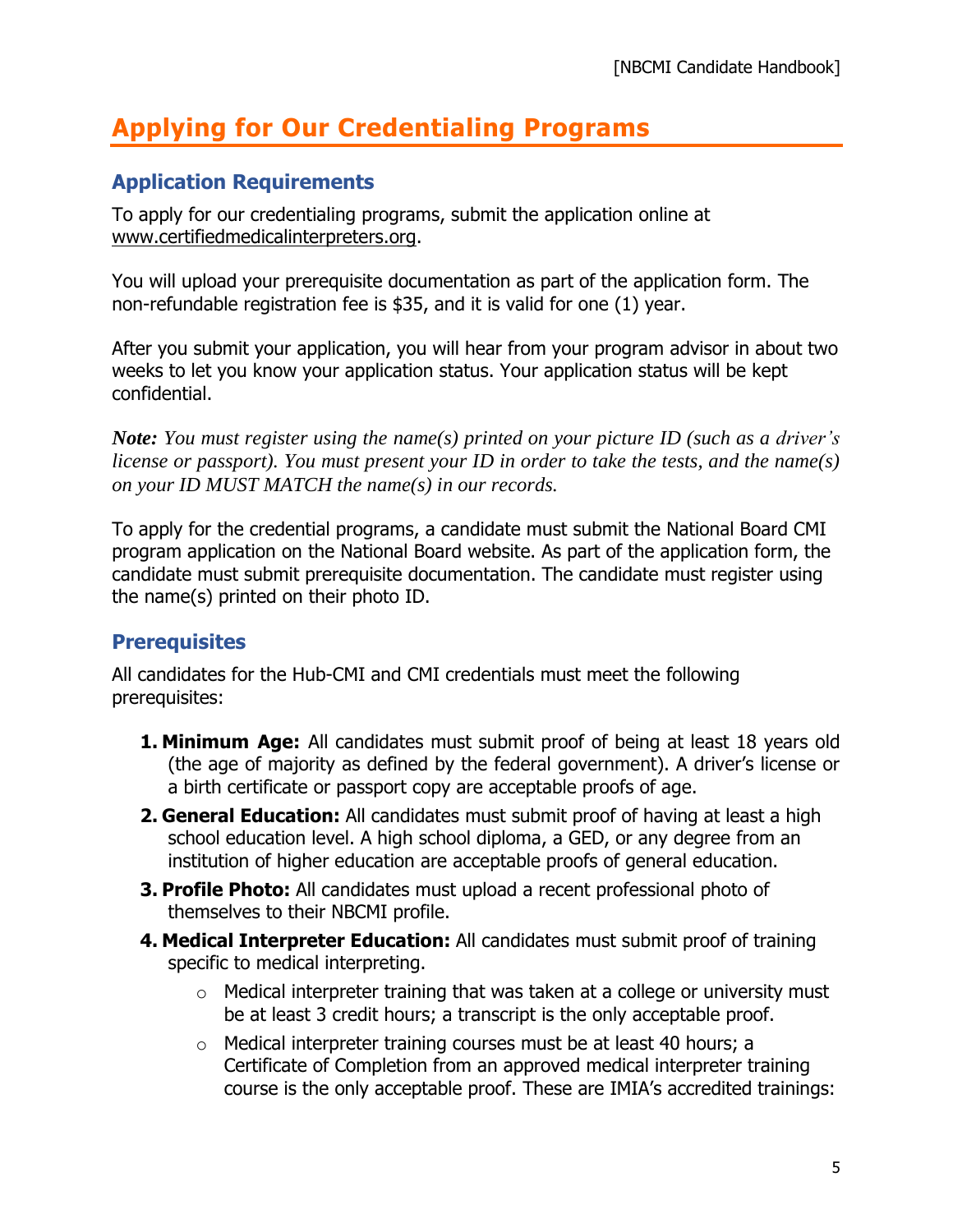http://www.imiaweb.org/education/accreditationhistory.asp. The National Board cannot recommend one course over another and is not responsible for the content of any course listed. Neither NBCMI nor IMIA is involved in the development of these training courses. No NBCMI staff is involved in the approval of training courses.

**Disclaimer:** Neither NBCMI nor IMIA is responsible or Legally liable for any of these training courses content, development, marketing, operations, or business practices.

- **5. Oral proficiency in English:** All candidates must submit proof of oral proficiency in English by submitting one of the following:
	- $\circ$  Bachelor's, Master's, PhD, or any other degree from an institution of higher education in the U.S. or other English language country.
	- $\circ$  High school diploma from a high school in the U.S. or other English language country or from an American School abroad.
	- $\circ$  One of the following tests (subject to change)
		- **TOEFL** (Test of English as a Foreign Language): 570+ on paper; 230+ on computer version; 90+ on iBT.
		- **ELPT** (English Language Proficiency Test): 950+
		- **MELAB** (Michigan English Language Assessment Battery) 80+
		- **ECPE** (Examination for the Certificate of Proficiency in English): **PASS**
		- **FCE** (First Certificate in English, Level 3): A
		- **CAE** (Certificate in Advanced English, Level 4): B
		- **CPE** (Certificate of Proficiency in English, Level 5): B .
		- **IELTS** (International English Language Testing System) 7.0
		- **Parrot:** Level ILR 2+ (follow this link https://languagetest.com)
- **6. Oral proficiency in target language:** All candidates must submit proof of oral proficiency in the target language by submitting one of the following:
	- o Bachelor's, Master's, PhD, or any other degree from an institution of higher education where the target language is spoken.
	- $\circ$  High school diploma from a high school in a country where the target language is spoken
	- $\circ$  24+ semester college credit hours for the target language
	- o ACTFL Oral Exams (American Council on the Teaching of Foreign Languages): Advanced Mid Level (follow this link: https://www.languagetesting.com/oral-proficiency-interview-by-computeropic) both the OPI (telephonic) and OPIc (computer recording) are acceptable.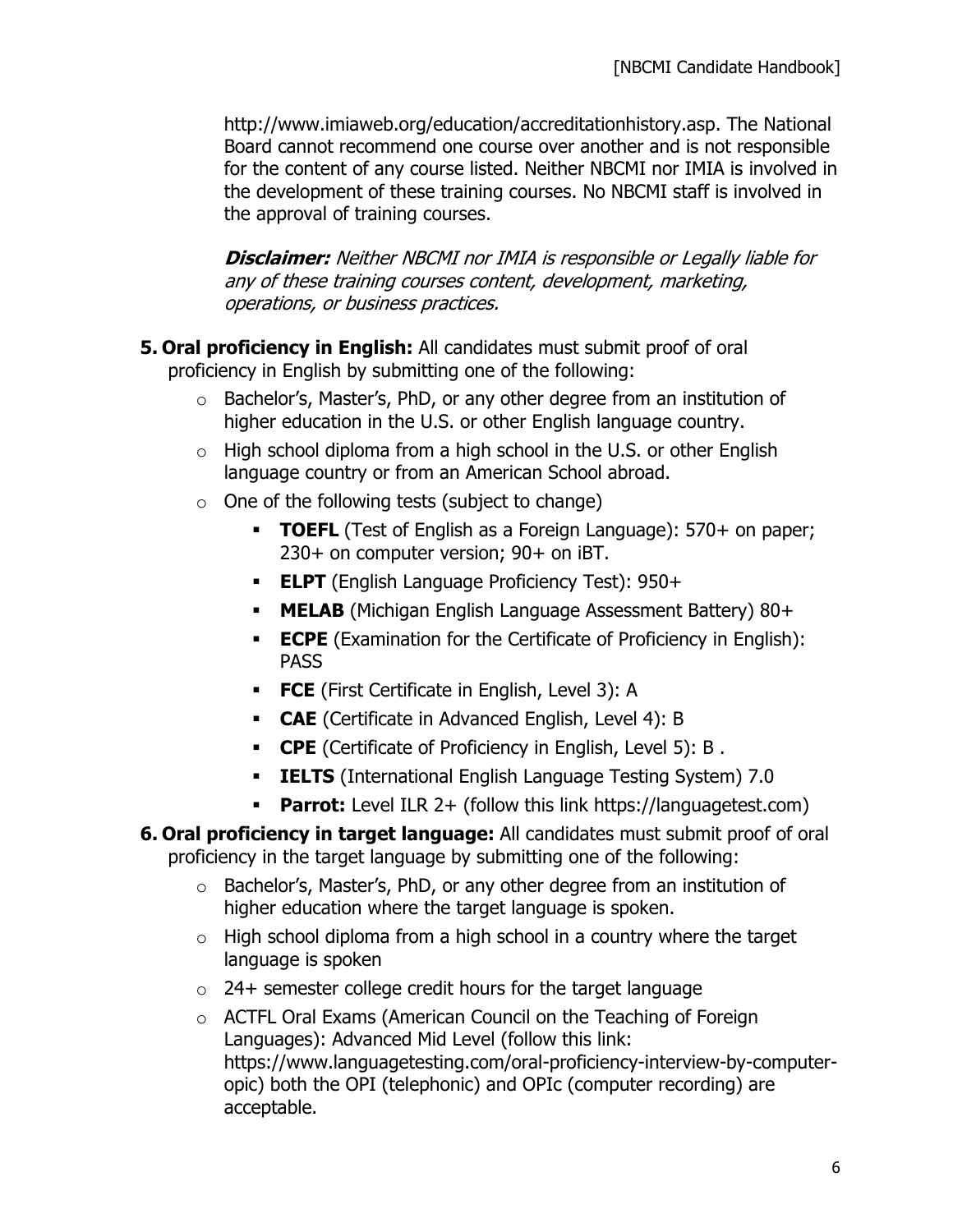$\circ$  Parrot: Level ILR 2+ (follow this link https://languagetest.com)

## **Eligibility Appeals**

If an applicant is informed during the registration process of the denial of proof of prerequisites or ability to sit for the oral or written exams, they may appeal this decision. The appeal should include:

- **•** An appeal letter from the applicant clearly stating why they believe the decision was wrong. Specific information based on facts to show that the exam should be administered should be included
- A letter from the candidate's supervisor addressing specifics regarding the candidate's experience and why they believe they should sit for the exam (if applicable).
- Any other pertinent information from the candidate's employer/professor.

The appeal should be sent to staff@certifiedmedicalinterpreters.org within 30 days of receipt of notification of the adverse decision. The National Board reviews exam appeals by email within thirty (30) days of receipt of the appeal. Notice of the final determination shall be provided to the appellant within ten (10) business days of the decision. The determination of the Board of Directors of the National Board will be final.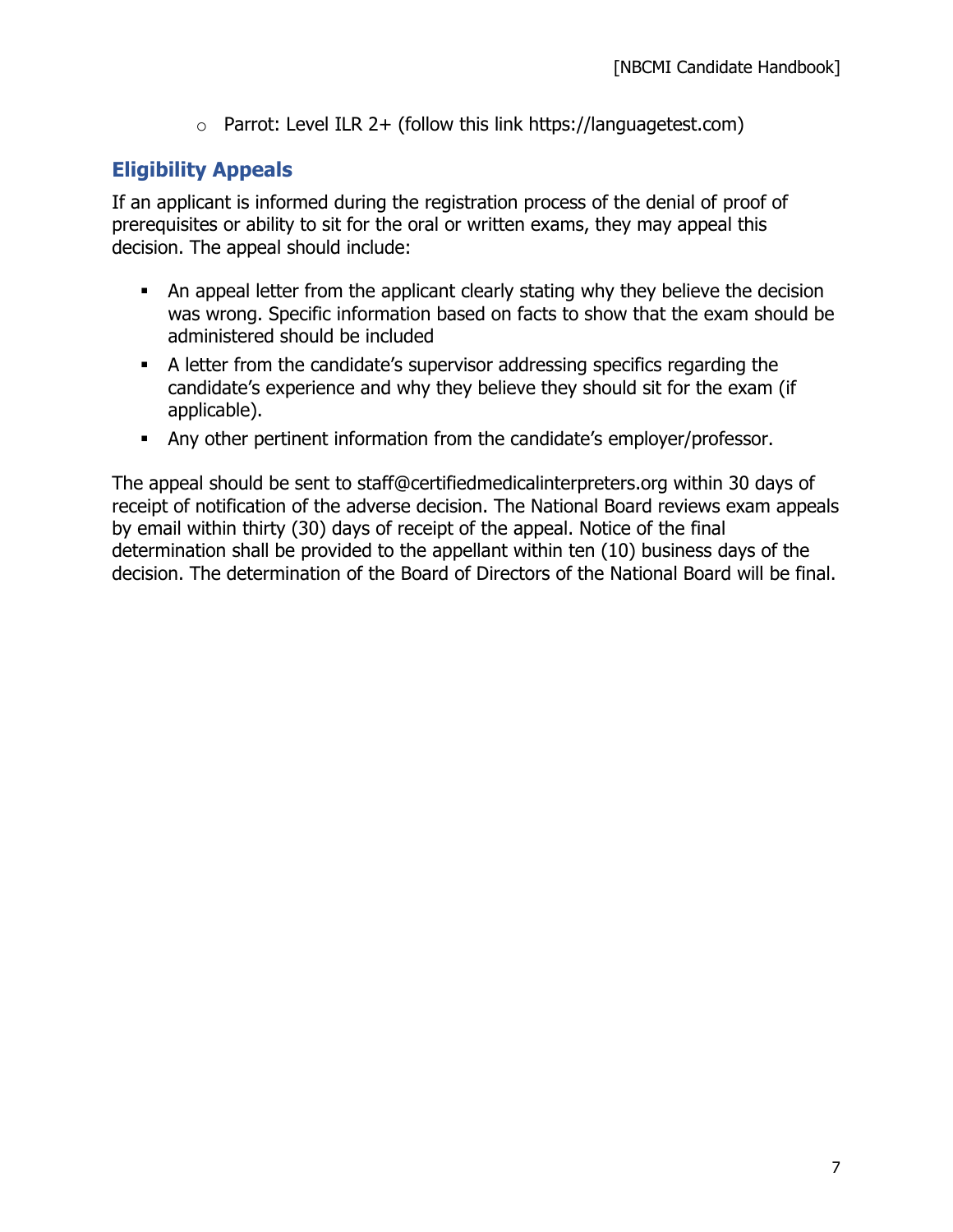## **Preparing for the Exams**

## **How the Exams Were Developed**

The written and oral examinations were developed based on a Job Analysis Study conducted by PSI (a nationally recognized independent testing company) with support from numerous medical interpreters, the International Medical Interpreters Association, and Language Line University.

The Job Analysis and subsequent development of the written and oral exams were conducted in accordance with the *Standards for Educational and Psychological Testing* (AERA, APA, NCME, 1999). The process included a national Job Analysis, creating detailed examination specifications, development of exam items, pilot testing, and psychometric analysis.

### **Job Analysis**

The examinations were founded upon a national job analysis conducted in January 2009. The job analysis study used a multiple-method approach, incorporating expert judgments of an advisory committee, focus groups with participants from across the country, and a national survey of practicing professionals.

The advisory committee was comprised of 44 experienced medical interpreting professionals representing every region of the United States, including active medical interpreters, medical interpreting program managers, and medical interpreter trainers and advocates for healthcare interpreting.

The expert committee defined professional activities and knowledge requirements to be included in a job analysis survey and the survey was administered online to a national sample of practicing professionals. It was completed by 1,506 respondents, who were representative of the population of the medical interpreting profession.

#### **Examination Specifications**

A statistical analysis of the responses to the job analysis survey was conducted by PSI to determine which of the professional activities and knowledge statements qualified for testing on the medical interpreter certification exams. An expert panel was convened to review and confirm the survey results. The panel developed examination content specifications for the written and oral exams from the job analysis data through a combination of empirical and rational methods.

#### **Test Item Development and Review**

With PSI's guidance and training a panel of experts was convened to write, review and formally evaluate test items for the oral exam measuring sight translation and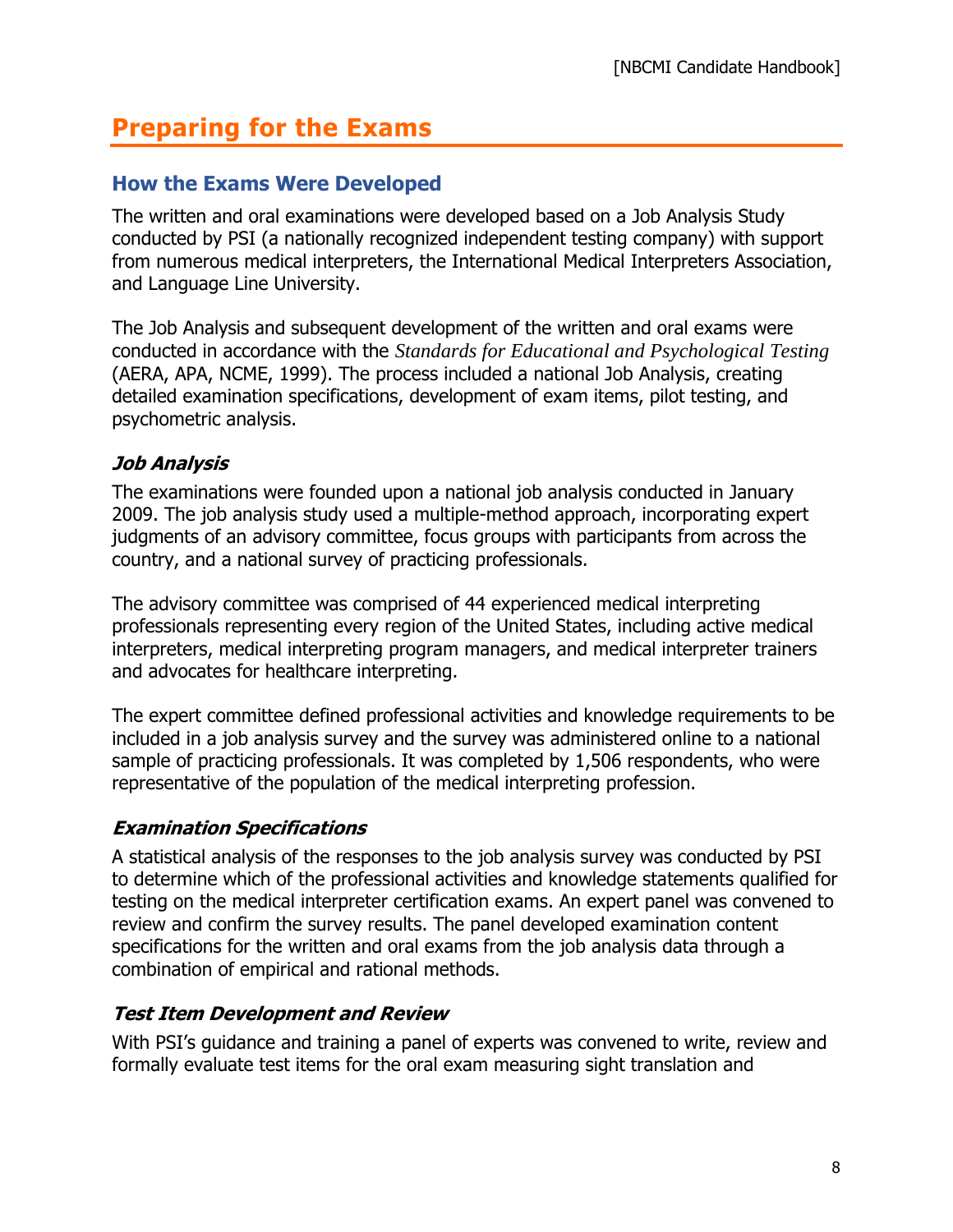consecutive interpreting skills. Additional experts participated in writing, reviewing and formally evaluating written exam items based on the exam content specifications.

Following a rigorous training process on test item writing and standard setting, each panel of experts began the test item writing process, based on the test specifications established by the job analysis. Subject Matter Experts (SMEs) evaluated each item with respect to relevance to occupational requirements and the need for competence upon certification; and estimated difficulty for practicing professional interpreters.

Following extensive pilot testing of both the written and oral exams, final exam forms were developed and administered. No credentials were granted for taking the pilot exams; the data was used to finalize both exams.

## **Studying for the Exams**

Candidates are encouraged to be familiar with the recognized Interpreter Standards of Practice, Codes of Ethics, and the CLAS Standards:

- CHIA Standard of Practice (www.chiaonline.org)
- **EXECT** IMIA Standards of Practice (www.imiaweb.org/standards/)
- **IMIA Code of Ethics (www.imiaweb.org/code/)**
- NCIHC Ethics and Standards of Practice (www.ncihc.org/ethics-and-standards-ofpractice)
- CLAS Standards (https://minorityhealth.hhs.gov/omh/browse.aspx?lvl=2&lvlid=53)

In addition, candidates should review the exam content outlines below.

## **Additional Study Tips**

- Review medical terminology using medical glossaries and dictionaries
- Review basic medical information and human anatomy.
- Review interpreter training manuals such as CCCS and ACEBO.
- **EXECT** Attend workshops, conferences, and other training opportunities.
- Review regulations and guidelines, including:
	- o The Health Insurance Portability and Accountability Act of 1996 (HIPAA) Privacy Rule (www.hhs.gov/ocr/privacy/)
	- $\circ$  Title VI and the Civil Rights Act of 1964 (www.LEP.gov)
	- o HHS Office of Civil Rights (www.hhs.gov/ocr/)
- Review resources on cultural awareness
	- o The Cross Cultural Health Program (www.xculture.org)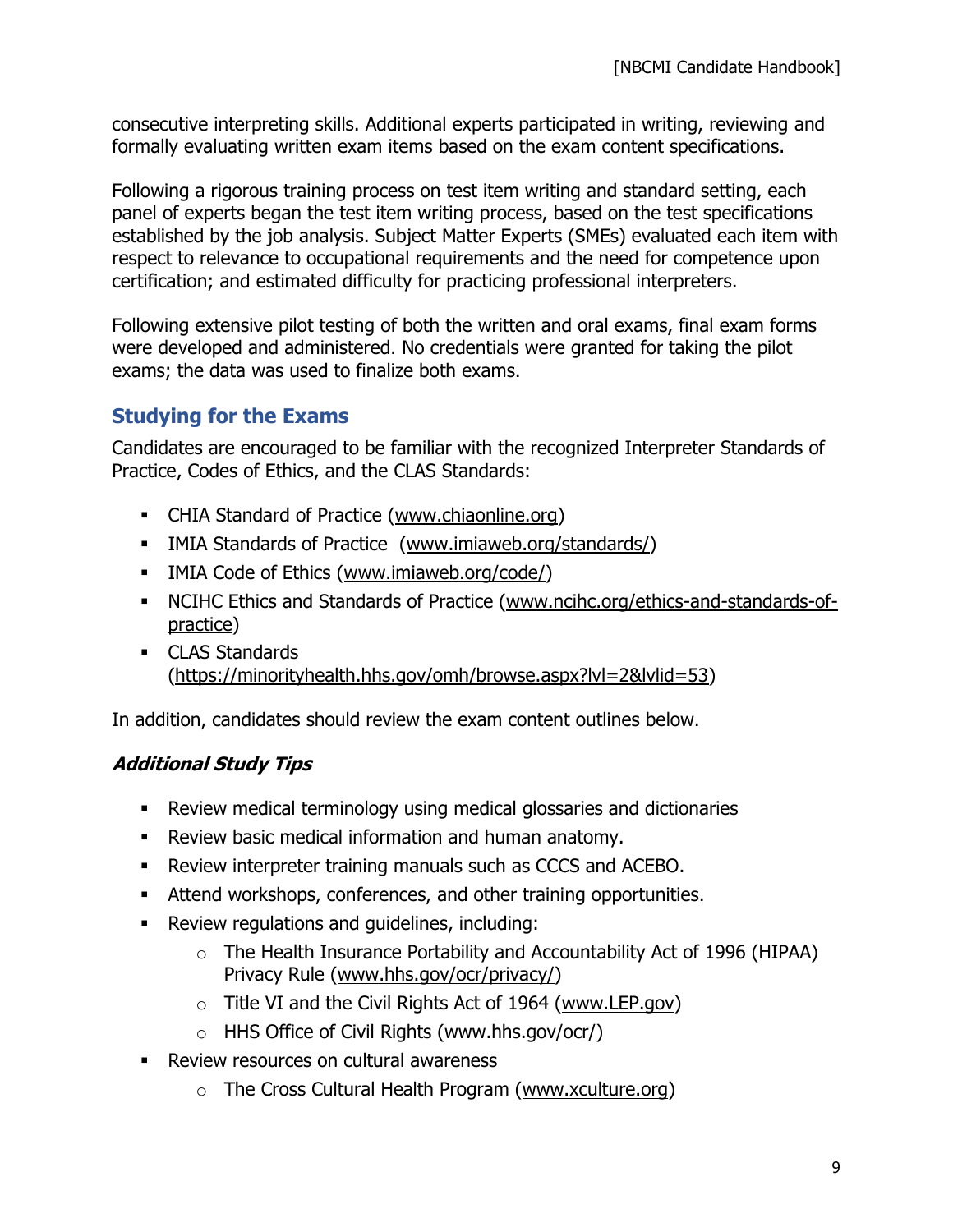- o Diversity RX (www.diversityrx.org)
- o HHS Office of Minority Health Cultural Competency (minorityhealth.hhs.gov)
- o EthnoMed (ethnomed.org)

The above references are just a sample of the information that is available on the Internet; these citations do not indicate endorsement.

#### **Written Exam Content Outline**

The written exam is offered only in English. The written exam is a multiple choice, computerized exam, containing 51 questions. The written exam evaluates:

| 8%  | $\gt$                                                                       | <b>Topic 1:</b> Roles of the Medical Interpreter<br>> Role of Conduit<br>Role of Clarifier<br>> Role of Culture Broker<br>> Role of Patient Advocate                                                                                                          |
|-----|-----------------------------------------------------------------------------|---------------------------------------------------------------------------------------------------------------------------------------------------------------------------------------------------------------------------------------------------------------|
| 15% | Topic 2:<br>><br>><br>$\geq$<br>><br>$>$ $\overline{\phantom{0}}$<br>$\geq$ | <b>Medical Interpreter Ethics</b><br>Confidentiality<br>Accuracy and completeness<br>Impartiality<br>> Conflict of Interest<br>Scope of Practice<br>Disqualification/Impediments to Performance<br>> Professional Courtesy<br><b>Professional Development</b> |
| 8%  | Topic 3:<br>$\geq$<br>$\gt$                                                 | <b>Cultural Competence</b><br>Cultural practices related to healthcare<br>Familial and relational structures                                                                                                                                                  |
| 38% | Topic 4:<br>$\geq$<br>$\geq$<br>$>$ $\overline{\phantom{0}}$                | Medical Terminology in Working Languages<br>> Medical Tests and Diagnostic Procedures<br><b>Medical Apparatus</b><br>Pharmacology<br>> Pathologies<br>Symptomatology                                                                                          |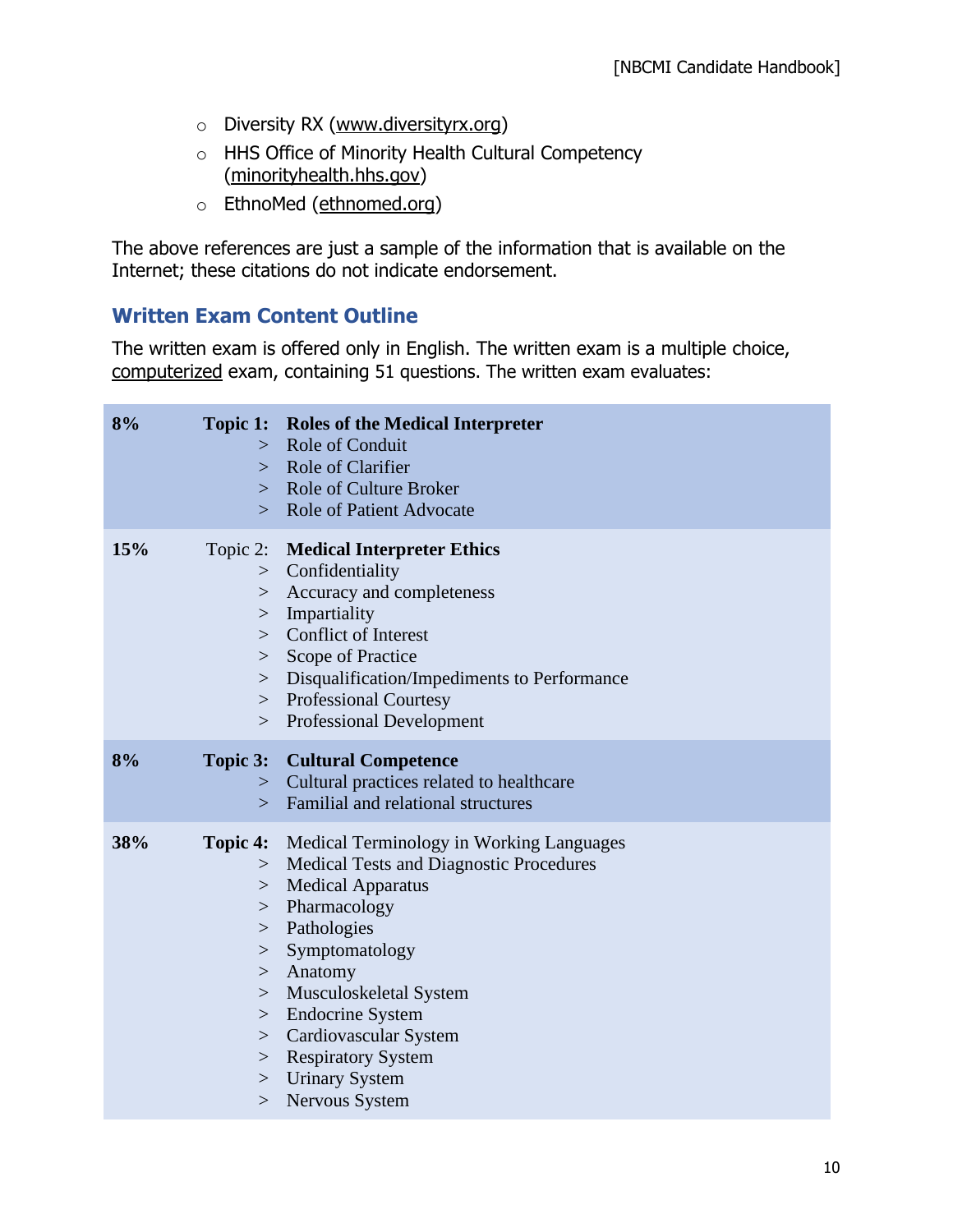|     | ><br>$>$ $\overline{\phantom{0}}$<br>><br>>                                                                                                 | Digestive System<br><b>Reproductive Systems</b><br><b>Integumentary System</b><br>Treatments                                                                                                                                                                                                                                                                                                                                                                                                                                          |
|-----|---------------------------------------------------------------------------------------------------------------------------------------------|---------------------------------------------------------------------------------------------------------------------------------------------------------------------------------------------------------------------------------------------------------------------------------------------------------------------------------------------------------------------------------------------------------------------------------------------------------------------------------------------------------------------------------------|
|     | >                                                                                                                                           | Acronyms and Abbreviations (e.g., MRI, CAT scan, etc.)                                                                                                                                                                                                                                                                                                                                                                                                                                                                                |
| 23% | Topic 5:<br>><br>><br>><br>><br>$>$ $\overline{\phantom{0}}$<br>><br>><br>><br>$>$ $\overline{\phantom{0}}$<br>$>$ $\overline{\phantom{0}}$ | <b>Medical Specialties in Working Languages</b><br>Obstetrics and Gynecology/Genetic Counseling<br><b>Organ Transplant</b><br>$>$ Pharmacy<br>Ear, Nose and Throat (ENT)<br>> Pediatrics<br><b>Emergency Medicine</b><br>Oncology<br>Surgery<br>Orthopedics<br>> Radiology<br><b>Nutrition Counseling</b><br>> Physical, Speech and Occupational Therapy<br>> Urology and Nephrology<br>$>$ Endocrinology<br>Ophthalmology<br>Cardiology<br>$>$ Neurology<br>> Hematology<br>> Dermatology<br>$>$ Psychiatry<br>> Respiratory Illness |
| 5%  | Topic 6:<br>><br>>                                                                                                                          | <b>Interpreter Standards of Practice</b><br>> IMIA (International Medical Interpreters Association) Standards<br>NCIHC (National Council on Interpreting in Healthcare) Standards<br>CHIA (California Healthcare Interpreters Association) Standards                                                                                                                                                                                                                                                                                  |
| 3%  | Topic 7:<br>$>$ $\overline{\phantom{0}}$<br>$\geq$                                                                                          | <b>Legislation and Regulations</b><br>Health Insurance Portability and Accountability Act (HIPAA)<br>CLAS (Culturally and Linguistically Appropriate Services) Standards                                                                                                                                                                                                                                                                                                                                                              |

*Note: In addition to the number of examination items specified, a small number (five to ten) "pretest" questions may be administered to candidates during the examinations. These questions will not be scored and the time taken to answer them will not count against examination time. The administration of such non-scored experimental questions is an essential step in developing future examinations.*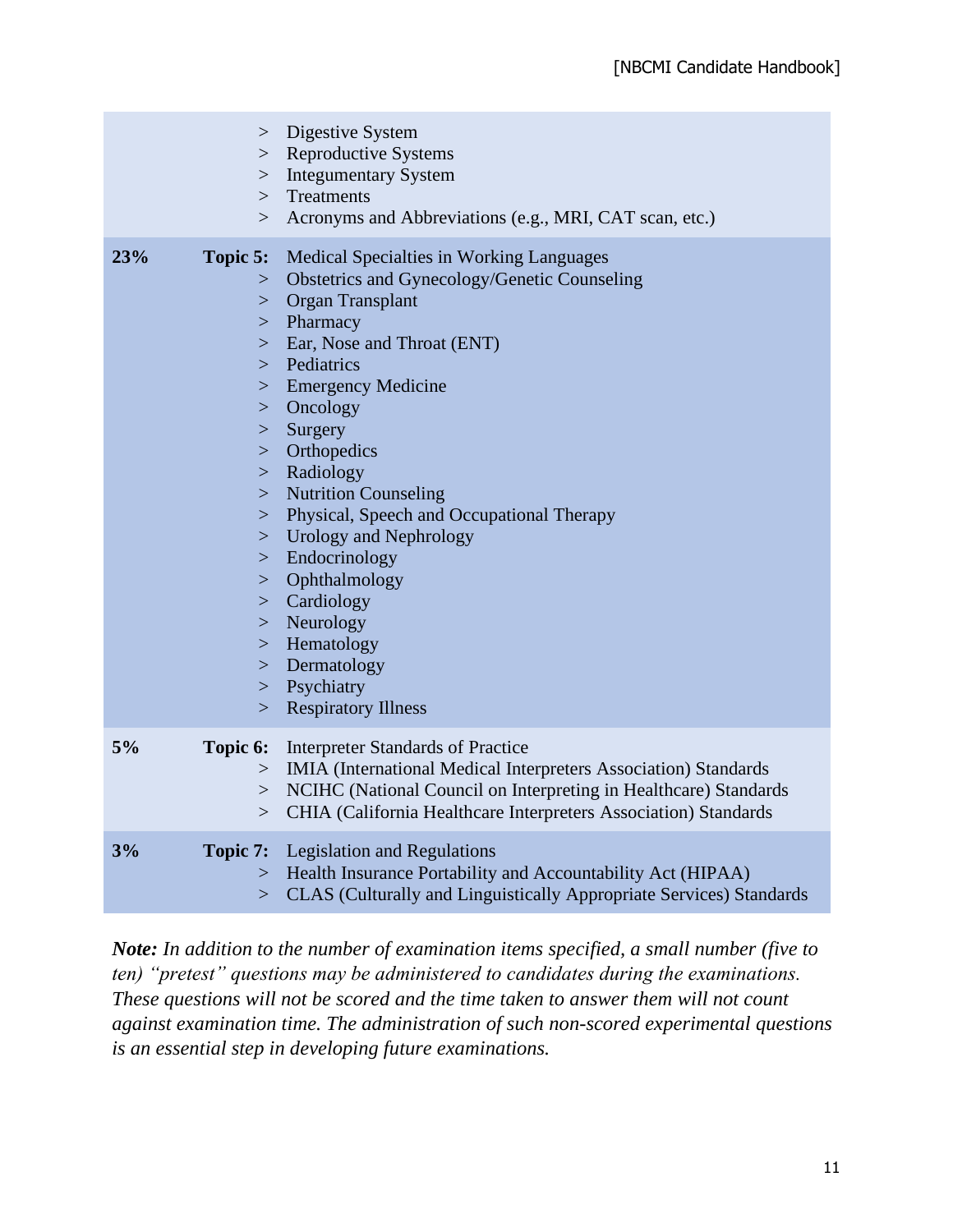## **Oral Exam Content Outline**

The oral exam is a computerized exam that is 45-60 minutes in length. Candidates have 10 minutes to complete 2 sight translation passages and 30 minutes to complete 12 mini-scenarios. The oral exam evaluates:

| <b>15%</b> | Topic 1: Mastery of Linguistic Knowledge of English            |
|------------|----------------------------------------------------------------|
| <b>15%</b> | Topic 2: Mastery of Linguistic Knowledge of the other language |
| 25%        | Topic 3: Interpreting Knowledge and Skills                     |
| <b>10%</b> | <b>Topic 4: Cultural Competence</b>                            |
| 25%        | <b>Topic 5: Medical Terminology in Working Languages</b>       |
| 10%        | Topic 6: Medical Specialties in Working Languages              |

*To assist you with the oral exam format, a Candidate Preparation Document with detailed information on the exam format is available on the NBCMI website.*

Simultaneous interpreting, written translation, and sight translation into English are not tested. The job analysis showed that while medical interpreters sometimes perform these tasks, the frequency was not statistically significant.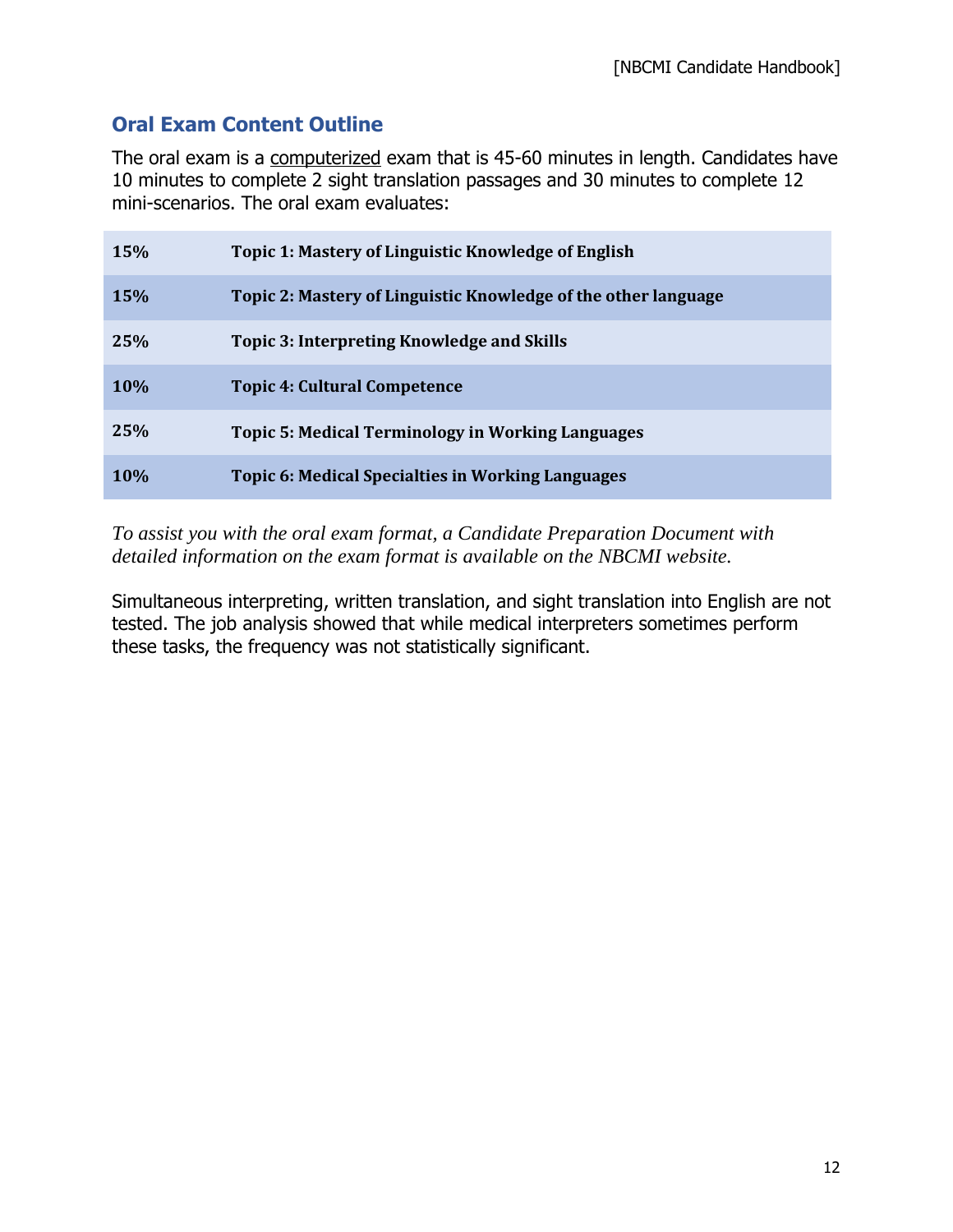## **Taking the Exams**

The oral and written exams are offered via computer based testing (CBT) at professional testing centers through contracted test administration vendors. The written exam must be taken and passed before the oral exam may be scheduled.

## **Written Exam**

Candidates are eligible to take the written exam after their application, with documentation of prerequisites, has been approved by the National Board. The written exam is offered only in English, and any candidate who meets the prerequisites may take the exam, regardless of language.

After receiving approval to take the written exam from the National Board, candidates will receive detailed instructions on how to schedule their exam. The cost is \$175. and exams are given year-round. The exam must be scheduled within 6 months from the date of approval.

The written exam is a multiple choice, computerized exam, containing 51 questions. All candidates will have up to 75 minutes to complete the exam.

## **Oral Exam**

Once a candidate successfully passes the written exam the Hub-CMI credential will be granted. If there is no oral exam available in the Hub-CMI's target language, he/she will not be eligible to take the oral exam. If there is a CMI certification available (Spanish, Cantonese, Mandarin, Russian, Korean, and Vietnamese), the candidate has up to 2 years to pass the oral exam for the CMI credential. The Hub-CMI will expire in 2 years with no option for renewal.

If there is a CMI certification available the candidate will receive information on how to schedule their oral exam. The cost is \$275 and the exam is given year-round. Candidates are recommended to take the oral exam within 6 months of the date they pass the written exam. Once the oral exam has been scheduled, candidates are sent additional information with confirmation of their testing appointment and test center policies.

*Note: If the oral exam is not available for the candidate's language, and the oral exam for their language is developed later, they will have six months from the time the oral exam in their language is launched in order to take the exam.*

Candidates are allowed 45-60 minutes to complete the oral exam; 30 minutes for 12 mini-scenarios and 10 minutes for 2 sight translation passages. The exam is computerbased and candidate's oral responses will be recorded.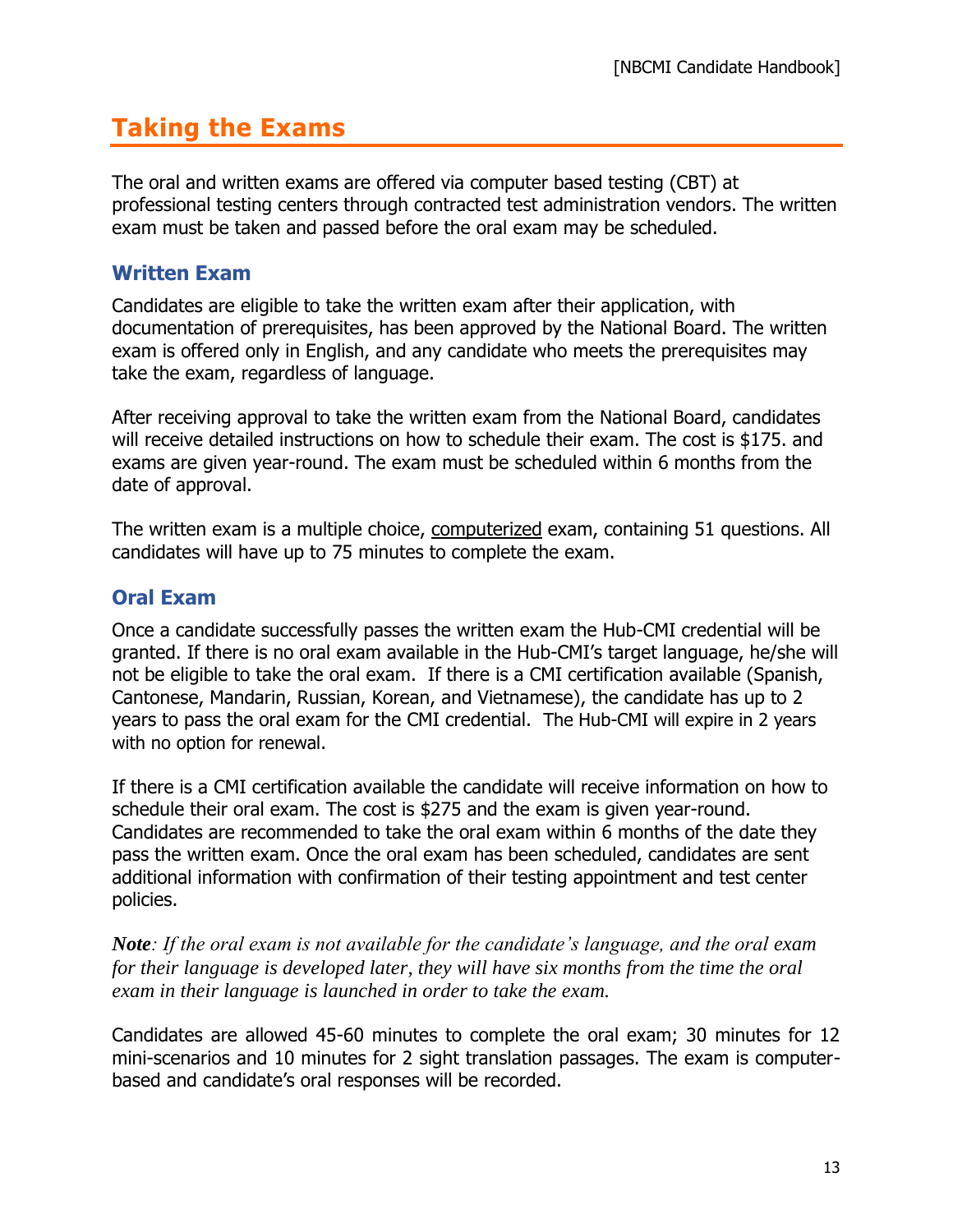Detailed information on taking the oral exam is available online at www.certifiedmedicalinterpreters.org.

Candidates should review carefully the Candidate Preparation Document, which contains the Examination Security policy. This document is available on the National Board website. Failure to follow candidate instructions will result in the application being voided and forfeiture of the fee for the exam.

All tests are recorded and kept on file in a secure location for quality assurance purposes, as well as to ensure the reliability and validity of the assessment.

## **What to Expect on Exam Day (Oral & Written Exams)**

The written and oral exams are offered via computer based testing (CBT) and are supervised by designated proctors at professional testing centers. To provide a fair and consistent environment for all candidates, the exams are delivered using standardized procedures and following strict security protocols.

Candidates are required to follow all exam rules at all times. Failure to follow these rules may result in termination of a candidate's testing session and/or invalidation of the candidate's exam score.

### **Testing Center Procedures:**

- Candidates must arrive at least 10 minutes prior to the scheduled start of the exam. Late arrivals cannot be accommodated.
- Candidates must have one form of identification (the name on the identification provided must match the name with which the candidate registered on the National Board website):
	- 1. A valid form of government-issued identification bearing the candidate's SIGNATURE and PHOTOGRAPH. Accepted forms of photo ID include: driver's license, state ID, passport, military ID card; no other forms of photo identification will be accepted.
- No food or beverage is permitted in the examination area. Tobacco products and chewing gum may not be used by candidates or proctors during exams.
- **•** Personal Items: Please be advised that cell phones, pagers, cameras, programmable electronic devices and recording devices of any kind are NOT allowed. No desk accessories (e.g., family photos, "good luck" articles) or personal items (such as handbags) are permitted in the exam area. No weapons or instruments that may reasonably be used as weapons may be brought into the examination area.
- Authorized Materials for the Oral Exam: One non-electronic (paper) bi-lingual dictionary is allowed in the testing room. Blank white paper for note taking is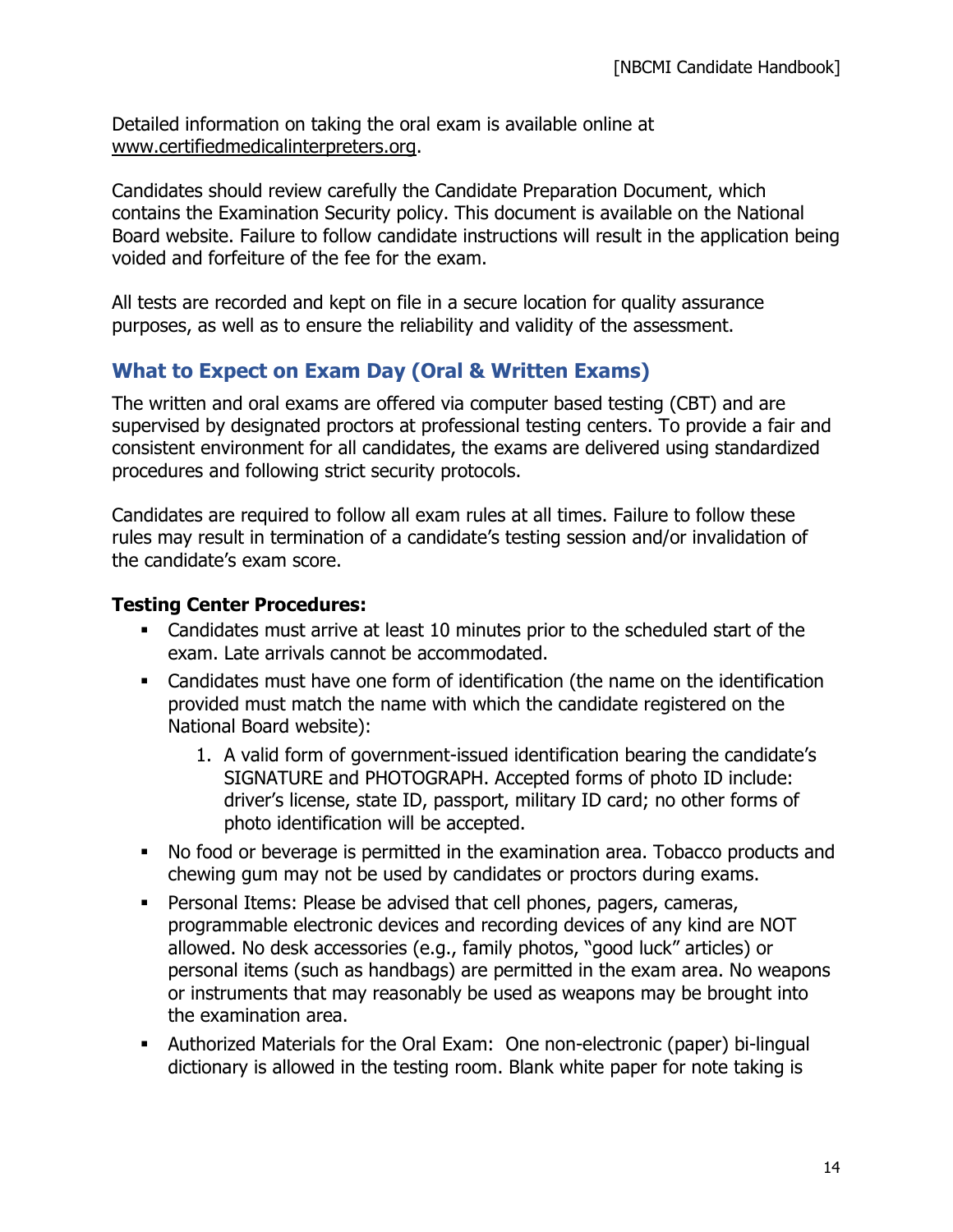allowed but all paper must be given to the proctor at the end of the exam for shredding. Please bring at least two pens or pencils with you for note taking.

- Authorized Materials for the Written Exam: None
- You are not allowed to take breaks, stand up or move around during the exam. You will not be allowed to leave the testing area until you finish and submit the exam.
- **•** If you experience any problems during the testing, you must document these problems with the testing center personnel BEFORE you leave the testing site and contact the National Board via email notifying us of the issue within 24 hours.

#### **Exam Security:**

- You will be observed at all times during testing and should be aware that security procedures are in place and will be enforced. Failure to follow instructions will result in your application being voided and forfeiture of your application fee. Conduct that results in violation of security will result in the disqualification of examination results and may lead to legal action. Examples of misconduct include, but are not limited to, the following: writing on anything other than the authorized scratch paper provided to you, looking at another computer monitor, or talking with others at any time during the entire examination period.
- Please be advised that all examination content is strictly confidential. You may not copy any portion of the examination for any reason. No exam materials, documents, or notes of any sort are to be taken from the examination room under any circumstances.
- You may not communicate with anyone except the proctor during the exam. No questions concerning the content of the examination may be asked in the examination room before, during, or after the exam. Proctors are not allowed to answer any questions about the content of the examination. Proctors may answer questions about processes (e.g. time limit), but cannot interpret or explain any words or information on the exam. At no other time, before, during or after the examination, may you communicate orally, electronically or in writing with any person or entity about the content of the examination or individual examination questions.
- In most cases, those taking the oral exam will be in a room by themselves. Cell phones are not permitted in testing areas. No unauthorized persons will be admitted into the testing area. All candidates are expected to answer the exam questions independently. There is to be no sharing of information, teamwork, or any other collaborative relationship with another candidate during the exam. Any violation of this policy is considered to be cheating. Any candidate engaged in this behavior may be subject to score cancellation and not be allowed to sit for future administrations of the exam.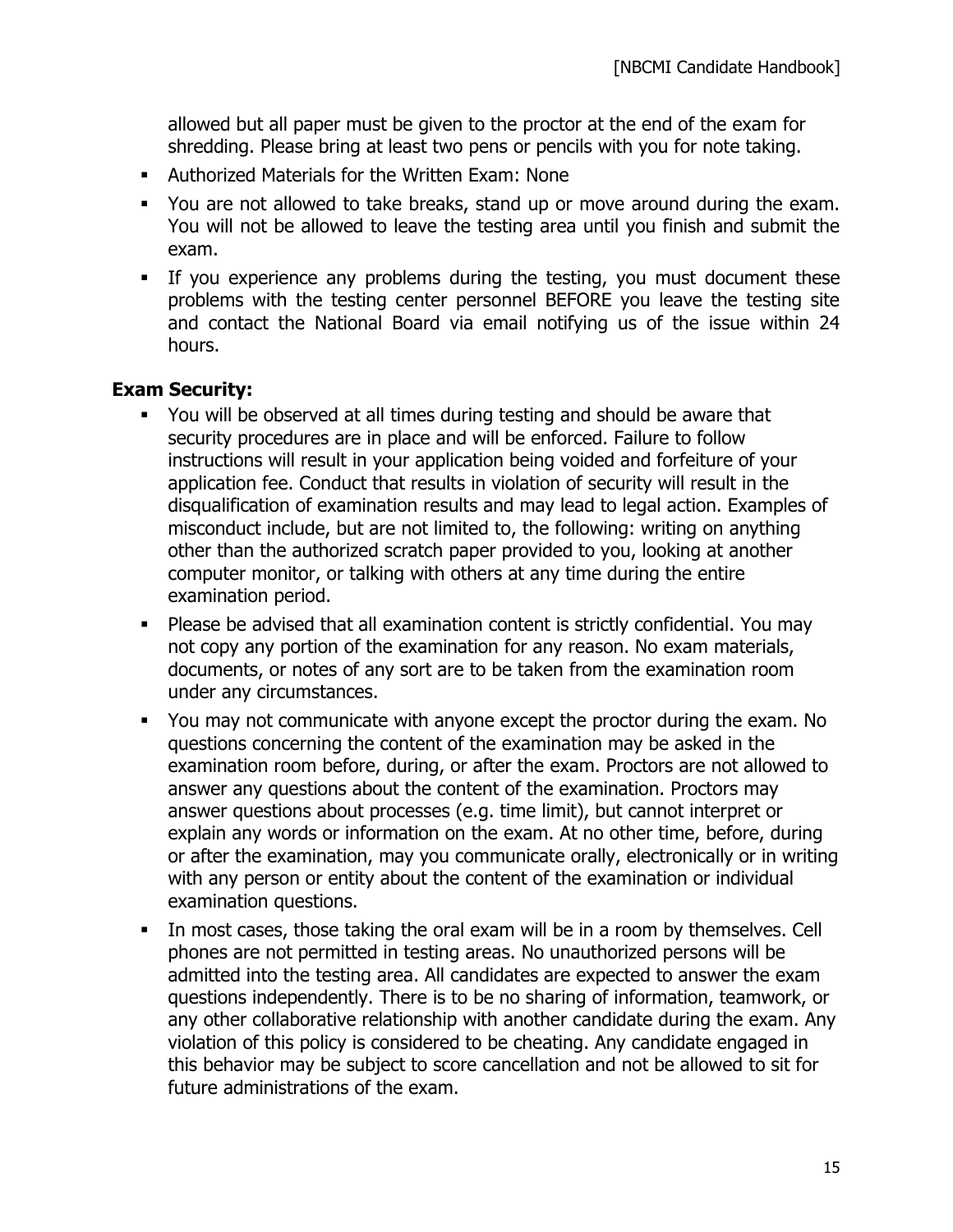**•** For the oral exam you may use blank white paper on which to take notes using a pencil or pen. Any scratch paper or other exam materials must be shown to the proctor at the end of the exam for proper disposal. These materials are not permitted for the written exam.

## **Cheating**

Individuals suspected of cheating will be subject to the National Board disciplinary policies and procedures.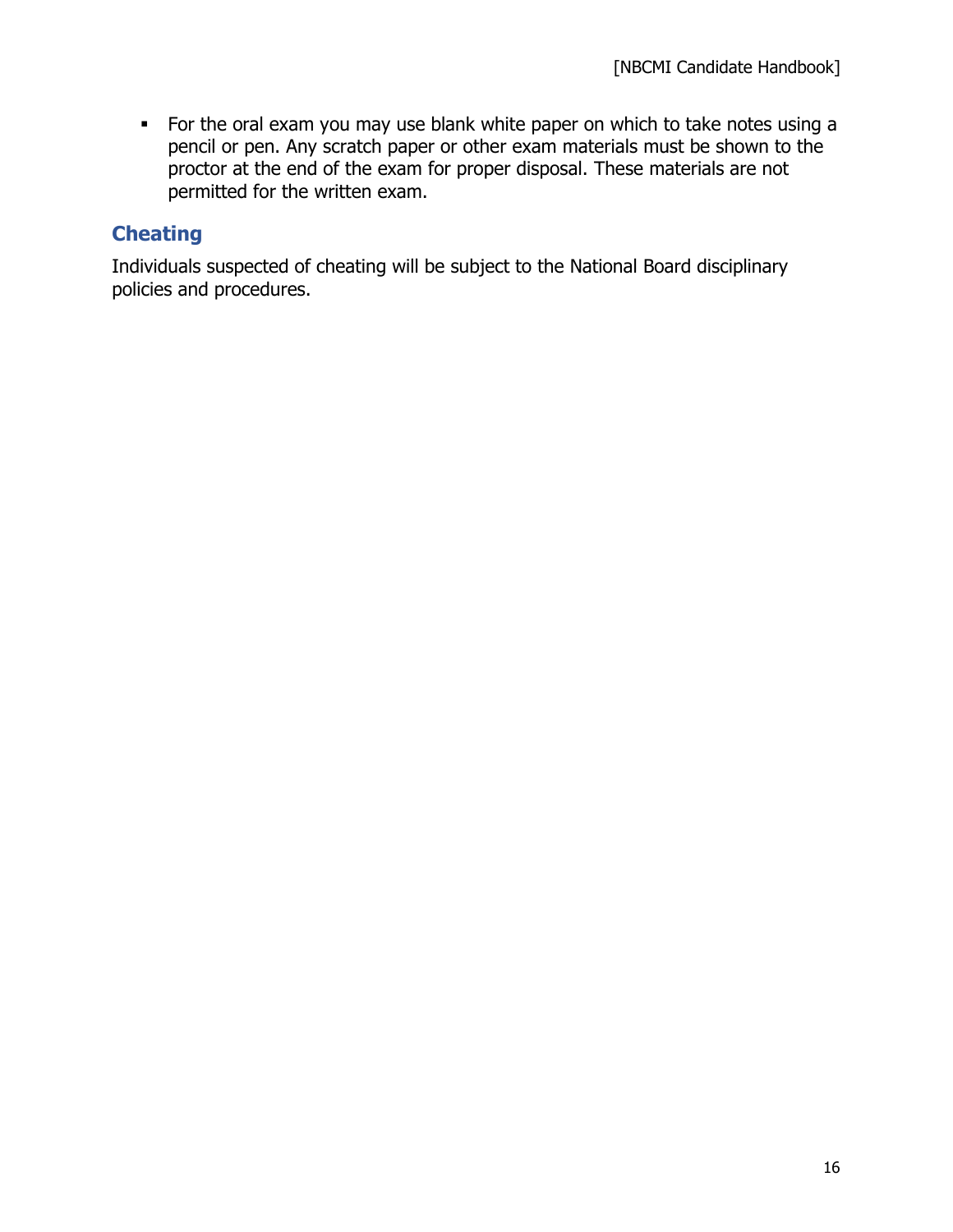## **After the Exams**

### **Written Exam Results**

Whether testing online or at a testing center, candidates receive their written exam results within 24 hours. After a candidate passes the written exam, they are sent instructions on how to order their Hub-CMI certificate, order a badge, and schedule their oral exam, if applicable. Candidates who interpret languages for which there is no CMI program are not eligible to take the oral exam.

## **Oral Exam Results**

Candidates will receive pass/fail notification, their score, and general feedback on their performance by email from the National Board approximately 8-10 weeks following their test session.

Oral exams are evaluated based on:

- 1. Accuracy conveying the meaning without omissions, additions, summarizing or editorializing any information and retaining the original register
- 2. Listening and information retention skills following instructions and retaining in memory the most important information to recall when providing the interpreted rendition
- 3. Grammar using correct syntax and usage, and avoiding the use of false cognates (words that sound like they should be correct, but are not), like constipado (in Spanish this means having a cold) for constipated
- 4. Interpreting style displaying consistently good enunciation, intonation and pronunciation, as well as a courteous and professional demeanor
- 5. Knowledge of terminology and specialties demonstrating knowledge of a wide range of health care specialties and medical terminology

#### **Understanding Your Score Reports**

The passing scores for the written and oral exams were established through a standard setting study for each of the exams. Subject matter experts rated each item using a modified Angoff procedure. After the pilot testing phase, PSI's professional testing staff conducted psychometric analyses of the resulting item bank to derive a recommended passing score for the oral and written exams, designed to ensure safe and competent practice as a medical interpreter. This means that each candidate's performance on the exam is measured against a predetermined standard.

Candidates are not graded on a curve and do not complete against each other or against a quota. Receiving a higher than passing score is not an indication of more advanced knowledge or a predictor of better job performance. All individuals who pass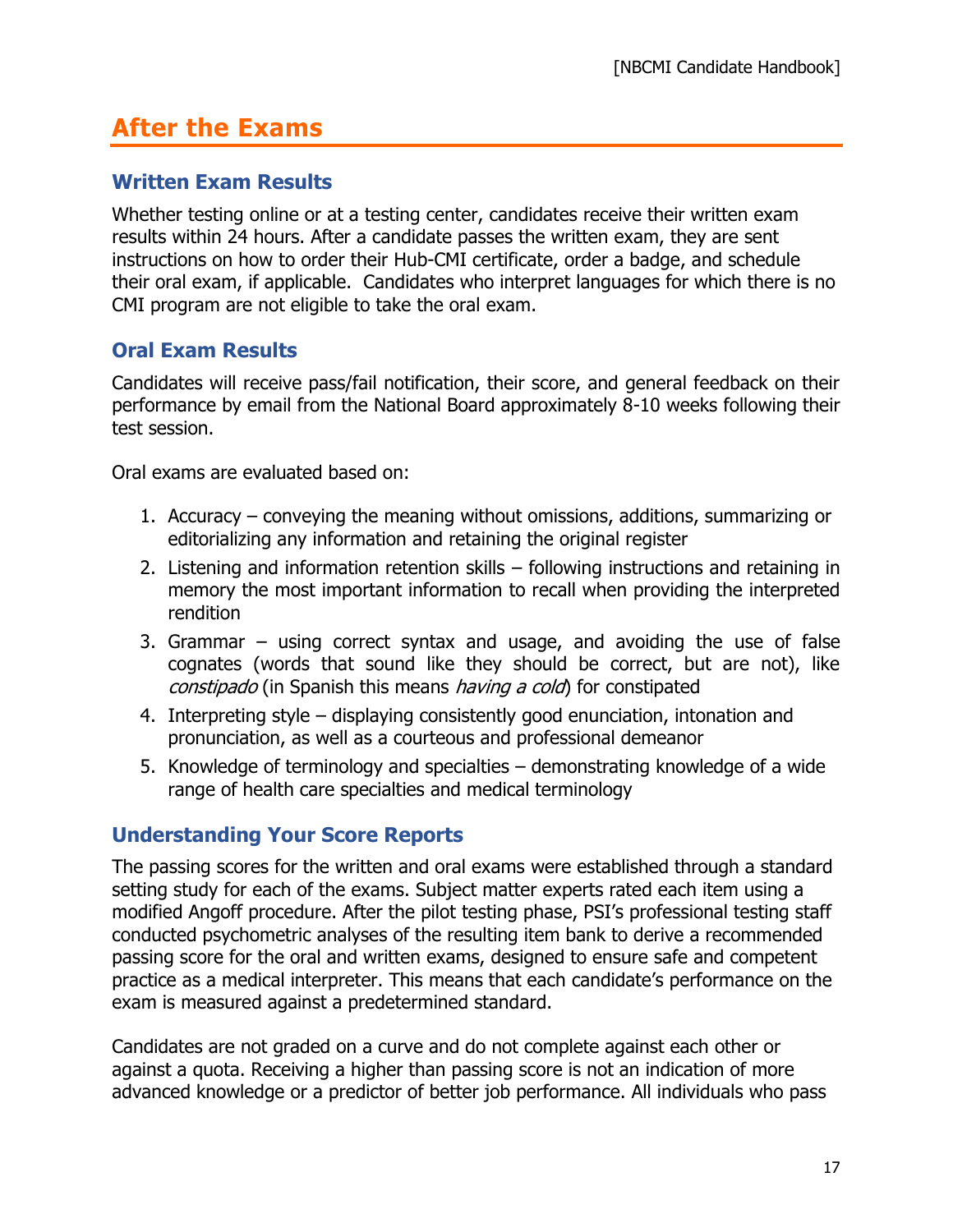the exam, regardless of their score, have demonstrated an acceptable level of knowledge.

## **Retesting**

Candidates who do not pass the written or the oral exam may re-take the respective exam after a 3-month waiting period. The initial exam and re-test fees and application procedures are the same. After 3 retakes you will be permitted 1 attempt per calendar year. You may take the written exam online once, but for all additional exams you are required to test at a testing center.

## **Examination Appeals**

The National Board consistently evaluates the examinations to ensure they accurately measure competency in the required knowledge areas. While taking the exams, candidates had the opportunity to provide comments on any questions. All substantive comments will be reviewed.

Candidates who fail the oral and/or written exam may file an appeal if they believe the exam failure is a result of:

- **Examination scoring/grading errors;**
- Inappropriate exam administration procedures that violate National Board policy; or
- **EXECT** Testing conditions severe enough to cause a significant disruption of the examination process (including environmental conditions, disruptions caused by other candidates).

Examination appeals must be submitted in writing within 30 days of receipt of notification of an adverse exam decision. Any incident occurring during exam administration should be reported to the proctor immediately and to the program advisor, or directly at staff@certifiedmedicalinterpreters.org within 24hrs hours of the test.

The National Board reviews exam appeals by email within thirty (30) days of receipt of the appeal. All appeals should be sent to staff@certifiedmedicalinterpreters.org. The examination appeal must provide the candidate's name, testing location information, and date of the exam.

Notice of the final determination shall be provided to the appellant within ten (10) business days of the decision. The determination of the Board of Directors of the National Board will be final.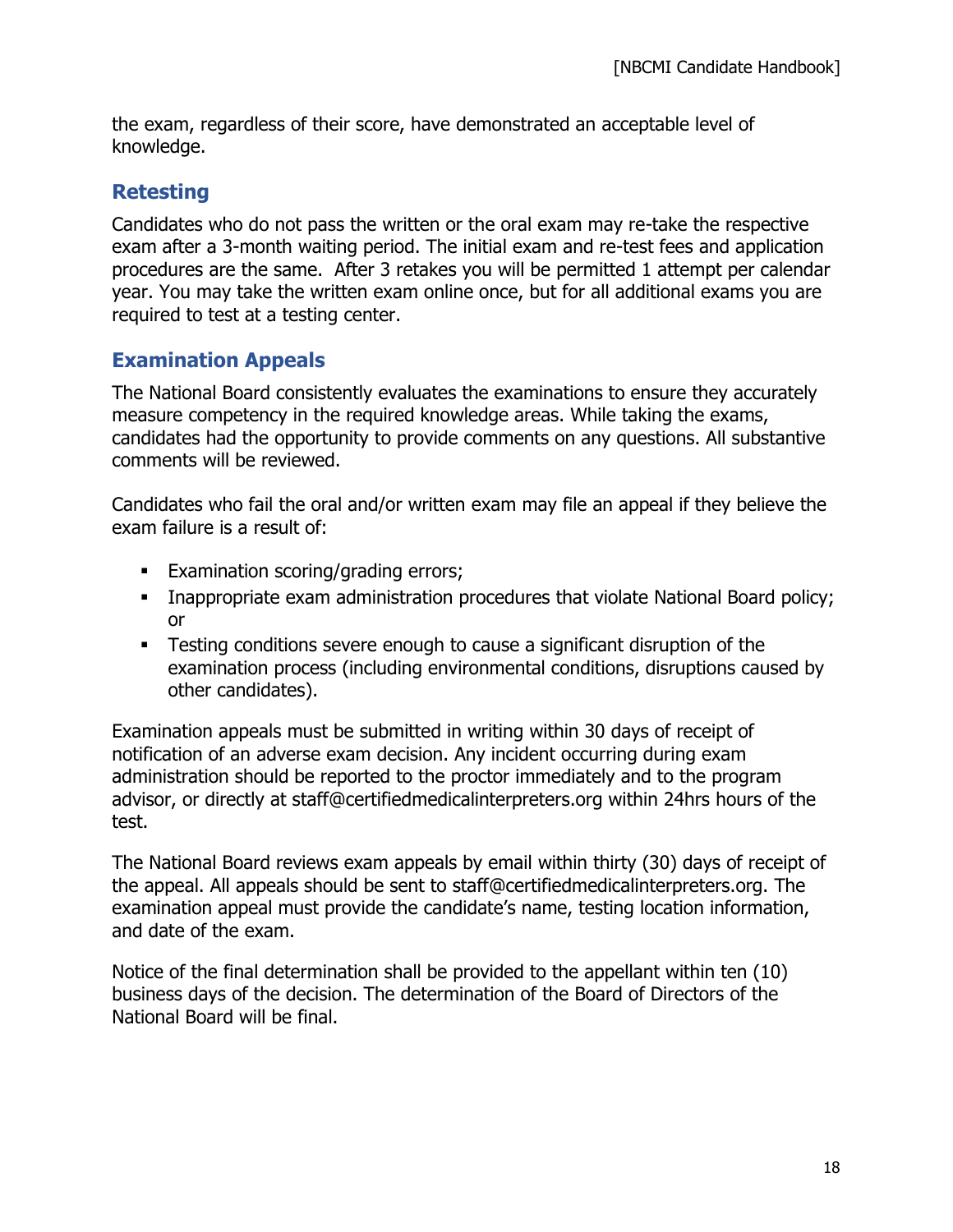# **Maintaining Credentials**

In order to promote professional development for Hub-CMIs and CMIs, the National Board requires renewal every 4 years for Hub-CMIs and every 5 years for CMIs. The renewal requirements have been developed to promote maintenance of the skills and knowledge required for competent medical interpretation and to provide an opportunity for interpreters to strengthen and expand their knowledge and skills. To achieve this purpose continuing education units are only accepted for training directly related to medical interpretation.

By requiring your credential to be renewed, the National Board protects patient's safety, honors patient's right to obtain services of a competent interpreter, and prevents interpreters certified in the past to lag on field experience.

In establishing a renewal time period, the National Board considered the need for ongoing professional development in terms of skill maintenance and knowledge expansion, while also considering the relative stability of medical terminology as well as the constancy of language skills over time. The National Board determined that while continual professional development is essential, the pace of change in the field of medical interpreting is relatively slow. Based on these factors the National Board has determined that a 4-year renewal cycle for Hub-CMI and a 5-year renewal cycle will best promote continuing professional development.

## **Renewal Requirements**

To maintain the credential all Hub-CMIs must renew every 4 years and CMIs every 5 years, by participating in education directly related to medical interpretation.

Please Note: If there is an oral exam available in the Hub-CMI's target language, the Hub-CMI will expire in 2 years with no option for renewal.

- Hub-CMIs/CMIs must renew by completing 3 CEUs (Continuing Education Units), equivalent to 30 contact hours of approved training before the credential's expiration date (4 years from initial Hub-CMI date of credential or 5 years from initial CMI date of certification).
- Each CEU is equal to 10 contact hours of training (not counting meals, breaks, etc.) by most organizations. For example, a typical conference day is 0.6 CEUs.
- Individuals who fulfill this requirement will not need to retake the NBCMI exams to maintain their Hub-CMI/CMI credential (see Failure to Renew section below).

Hub-CMI/CMIs are strongly encouraged to earn CEUs throughout the 4-year period (Hub-CMI) or 5-year period (CMI).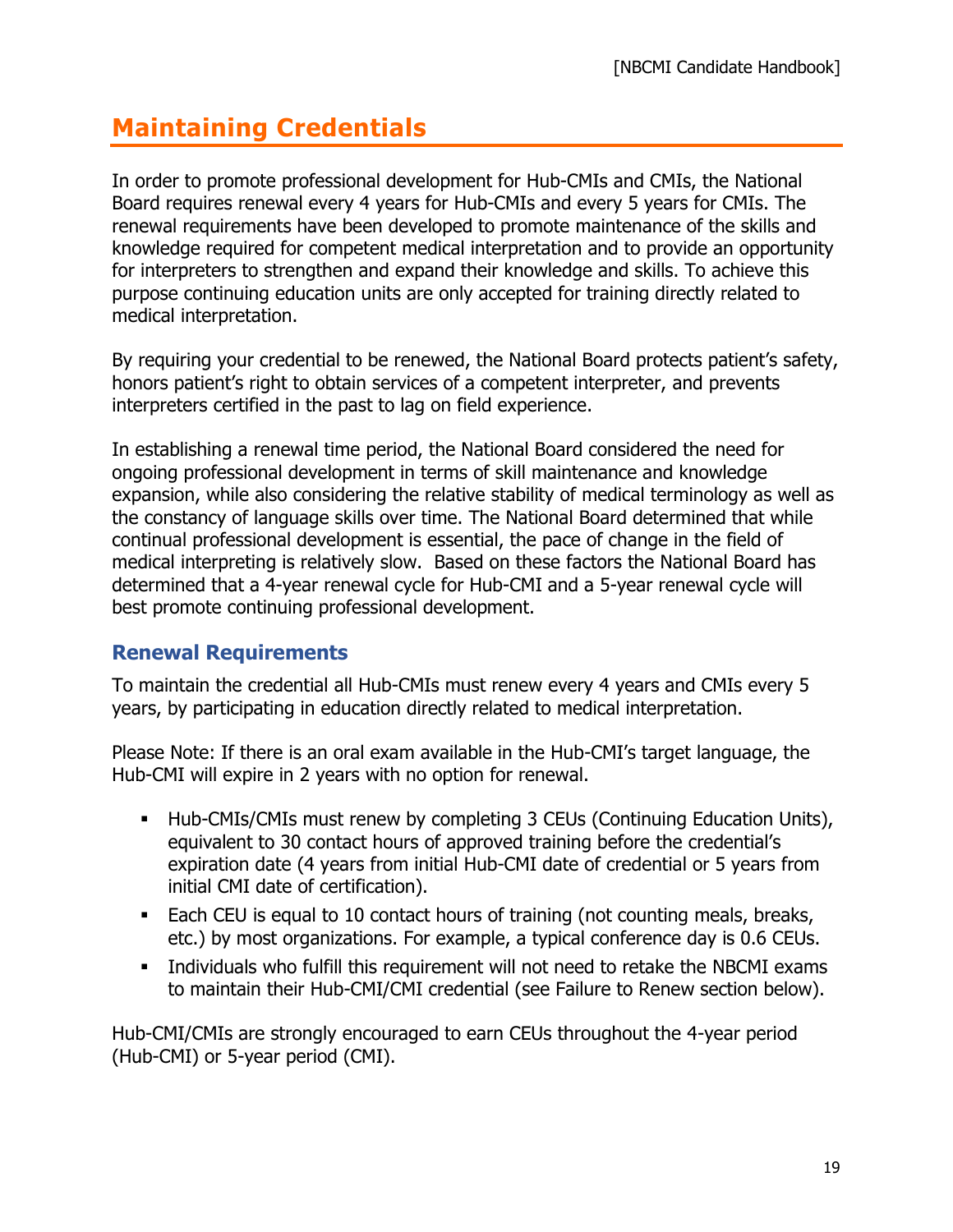#### **All continuing education must be related to interpreting skills/ability and medical knowledge.**

## **Fees & Deadlines**

The renewal application fee of \$300 with all documentation must be submitted at least 45 days before the expiration date of one's Hub-CMI/CMI credential.

Hub-CMIs may complete 1.5 CEUs (Continuing Education Units), equivalent to 15 contact hours in the first two years and submit payment of \$150; and 1.5 CEU's in the subsequent 2 years, with a second payment of \$150. If a Hub-CMI waits until the last year to renew the Hub-CMI, the payment will be \$300 and he/she will be required to submit 3.0 CEUs (30 hours) by the end of the 4-year period.

## **Extensions**

National Board allows Hub-CMIs/CMIs to request a renewal extension for no more than 6 months. The request must include the time frame for which the extension is being requested and a plan describing the courses of study that will be taken to fulfill the requirement. Extension requests should be submitted 30 days prior to the Hub-CMI/CMI expiration date to the National Board staff email account [\(staff@certifiedmedicalinterpreters.org\)](mailto:staff@certifiedmedicalinterpreters.org).

A National Board staff member will contact the Hub-CMI/CMI within 10 business days with determination. If the extension is approved, the Hub-CMI/CMI will be required to pay the recertification fee and the expiration date will be extended. Once the CEUs are approved, the new expiration date will be set for 4 years (Hub-CMI) or 5 years (CMI) from the original expiration date (not the extension date).

If the Hub-CMI/CMI fails to meet the CEU requirements during the extension time granted, the Hub-CMI/CMI credential will expire. A Hub-CMI who is not eligible for the oral exam will only be required to re-take the written exam. A Hub-CMI who is eligible for the oral exam and CMIs will be required to retake the written and oral exams to reinstate the Hub-CMI/CMI credential. The renewal fee is non-refundable.

## **Documentation Required**

Certificants are responsible for obtaining and retaining appropriate documentation for all CEU activities. The following documentation will be required along with the recertification application:

- 1. Confirmation of attendance signed by the instructor or host/sponsoring organization.
- 2. Event registration confirmation (or copy of event registration).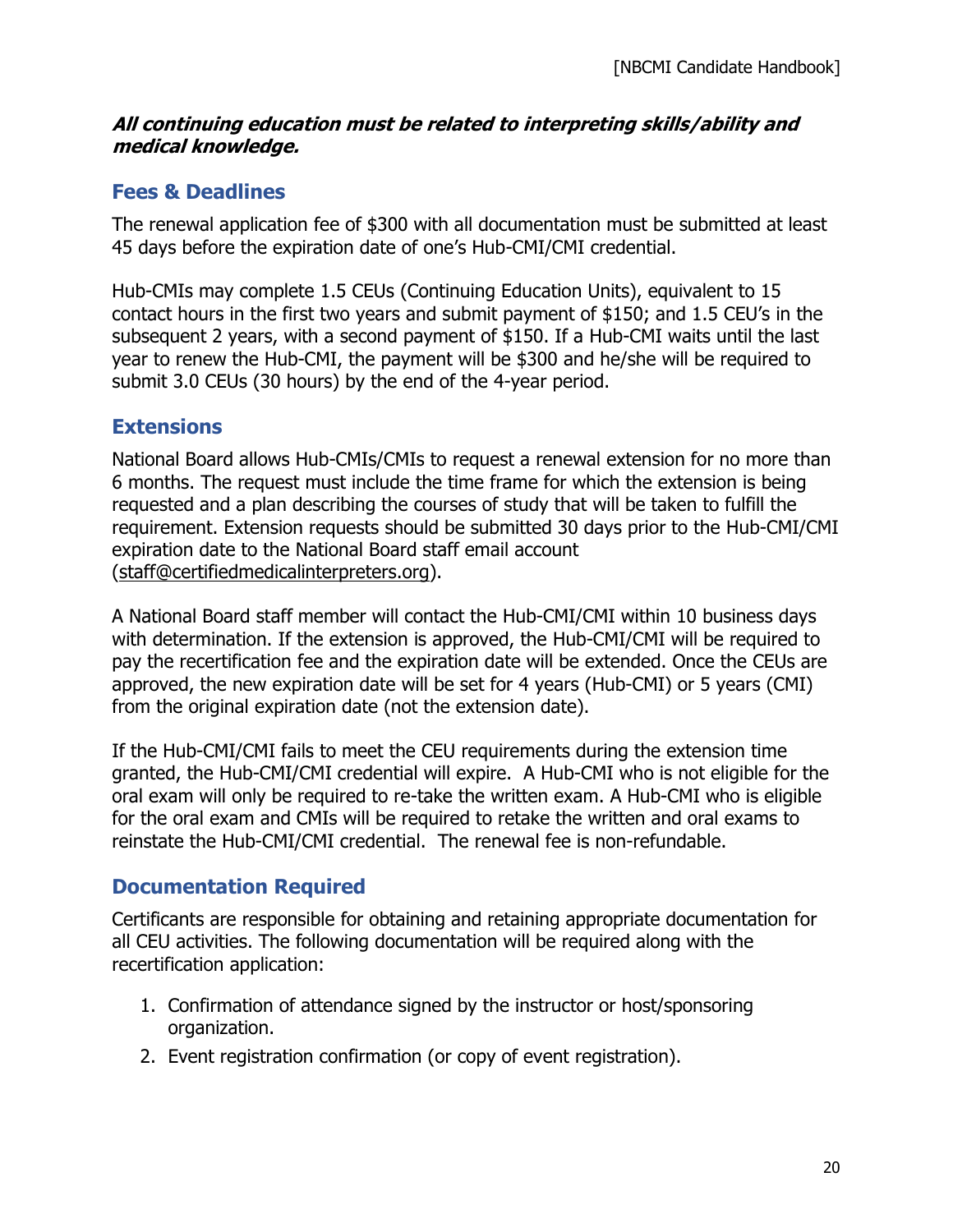At least one of the items above must include the title and date of the training event. If the title does not clearly indicate the subject matter of the training, the certificant should also retain a syllabus, outline, handouts, or other similar documents.

## **Acceptable Continuing Education**

The National Board automatically accepts IMIA CEUs. The IMIA CEUs must be for workshops, conferences, and events that are related to medical interpreting knowledge and skills enhancement.

Education opportunities other than those provided by IMIA may be reviewed and evaluated by the National Board upon request. Conference workshops can be accepted as long as the schedule has been signed or initialed by the presenter with dates and the Hub-CMI/CMI's name being visible on the page. The conference attendance certificate must also be presented.

In order for a learning activity to be quantified as Continuing Education, there must be a demonstrated benefit for the successful attendee that enhances their skills as a medical interpreter. The Hub-CMI (within the 4-year credentialing period) and the CMI (within the 5-year credentialing period) should accumulate at least 1 CEU (10 hours) of the required 3 CEUs (30 hours) through activities focusing on standards of practice, the code of ethics for the certified medical interpreter, etc. and at least 1 CEU (10 hours) focusing on skill development (memory enhancement, note taking, sight translation). This last requirement helps minimize the limitation of just counting conference hours of attendance to suffice as continuing competence in the medical interpreting field.

Acceptable Continuing Educational opportunities for the Hub-CMI/CMI may include but are not limited to:

- **EXECT** activities designed to increase the skills and/or knowledge of practicing certified medical interpreters such as online self-paced learning activities, webinars (live and recorded) workshops, and conference events
- college courses which contribute to the increased knowledge of the interpreter (terminology, anatomy, etc.)

The following activities cannot be accepted:

- beginning level courses that would be taken by individuals seeking to become a Hub-CMI/CMI
- mandatory policy trainings by hospitals or clinics that are part of employment
- court and legal interpreting
- **•** translating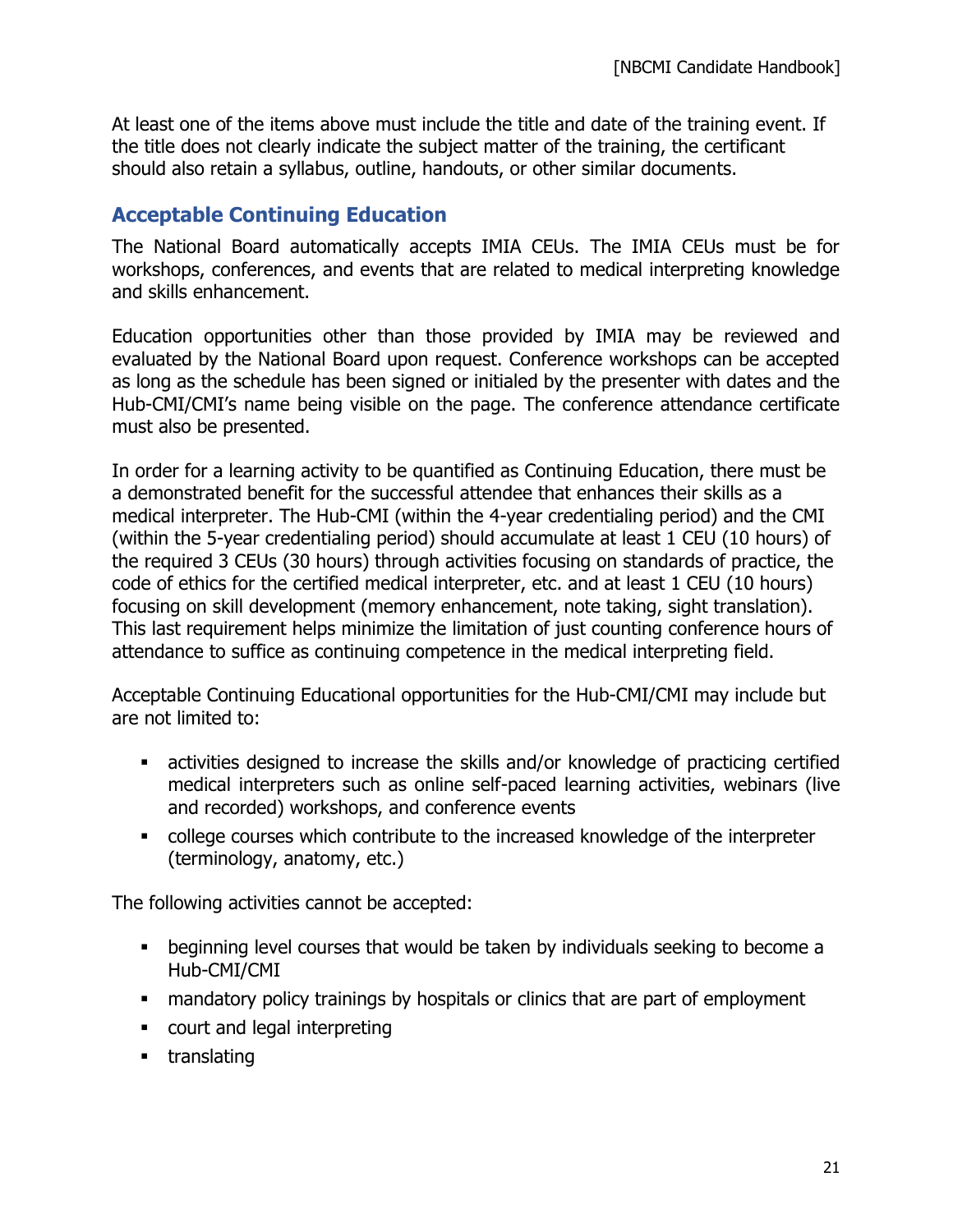Hub-CMIs and CMIs should be taking advanced trainings that are more in line with their skill set than just a beginner's training. Since the National Board gives a credential for medical interpreting, the only court, legal and translation activities that can be accepted MUST relate directly to medical interpreting.

#### **Renewal Procedures**

The first step for the Hub-CMI/CMI is to go is to visit the National Board website and review information about paying the \$300 recertification fee and how to submit CEUs.

When a payment is received, the website generates a receipt which is forwarded to the registrar, who finds the online profile of the Hub-CMI/CMI and reviews the CEUs. The Hub-CMI/CMI will receive a reply in about two weeks, depending on the number of certificates to be reviewed in the file.

If approved, the registrar updates the Hub-CMI/CMI's online profile with the new expiration date and sends a congratulatory email with instructions on how to order a badge and receive his/her electronic certificate.

If the CEU review by the registrar is not complete, the Hub-CMI/CMI receives a message with instructions on what steps are needed to finalize the process.

All Hub-CMI/CMI questions about renewal should go to the staff email account [\(staff@certifiedmedicalinterpreters.org\)](mailto:staff@certifiedmedicalinterpreters.org).

#### **Appeals Process for Renewal CEUs**

Hub-CMIs/CMIs whose CEUs are not accepted toward renewal may appeal this decision by sending a message to staff@certifiedmedicalinterpreters.org. The appeal should include an appeal letter from the applicant clearly stating why they believe the decision was wrong.

The appeal should be sent to staff@certifiedmedicalinterpreters.org within 30 days of receipt of notification of the adverse decision. The National Board reviews exam appeals by email within thirty (30) days of receipt of the appeal. Notice of the final determination shall be provided to the appellant within ten (10) business days of the decision. The determination of the Board of Directors of the National Board will be final.

#### **Failure to Renew**

Credentialed interpreters who do not comply with the renewal requirements before the established deadline every fourth year (Hub-CMI) or fifth year (CMI) will lose their credential(s) and will be removed from the registry of Hub-CMIs/CMIs. To regain their credentials, lapsed individuals must re-apply for the credential, meet the prerequisite requirements in effect at the time, and pass the examination requirements.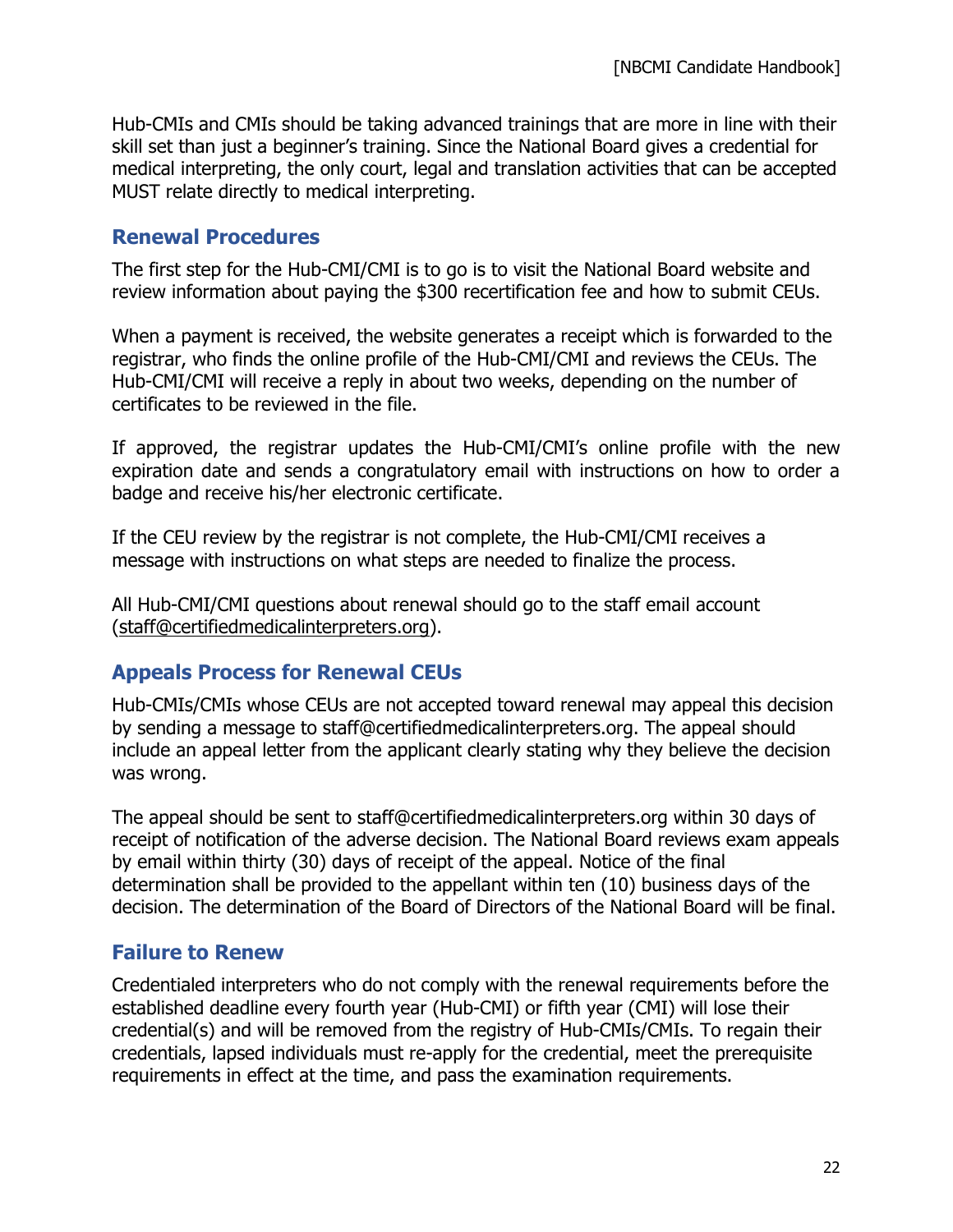# **Policies**

## **Special Accommodations**

The National Board is committed to equal access for all certification candidates and complies with the Americans with Disabilities Act. Reasonable examination accommodations will be made at no extra charge to individuals with documented disabilities.

Appropriate accommodations will be provided to qualified candidates with disabilities to the extent that such accommodation does not fundamentally alter the examination, or cause an undue burden to the NBCMI or the agency administering the examination. Information regarding a disability will be considered strictly confidential and will only be shared with the testing sites who will administer the test.

#### **Requesting Accommodations**

The National Board is not required to provide accommodations if unaware of a candidate's needs. It is the responsibility of candidates with disabilities to notify NBCMI in writing of the applicant's need for an accommodation.

There are two ways to notify the National Board of the ADA accommodation request:

- If a special need or disability is present at the time of submitting the registration, the candidate should add the pertinent information under "Special Accommodations" on the registration form. If accepted to the program, the candidate will be directed to explain the nature of their request and to upload necessary documentation. It is the candidate's responsibility to submit the pertinent supporting documentation in electronic format.
- **•** If a special need or disability arises after the applicant has already been approved to take an exam, the candidate must submit the Special Accommodation Request Form (Appendix A) to their program advisor or staff@certifiedmedicalinterpreters.org, or complete the form on the National Board website, along with the supporting documentation.

All accommodation determinations will be made by the NBCMI at its discretion. Failure to notify NBCMI of needed accommodation(s) at the registration or at least 30 days before scheduling an exam may result in the accommodations not being available at the time of the examination.

Candidates shall not hold the NBCMI accountable for any lack of appropriate accommodation deriving from the applicant's/candidate's own failure to notify the NBCMI of their needs on a timely basis. Once special accommodations have been granted, they may not be altered during the examination.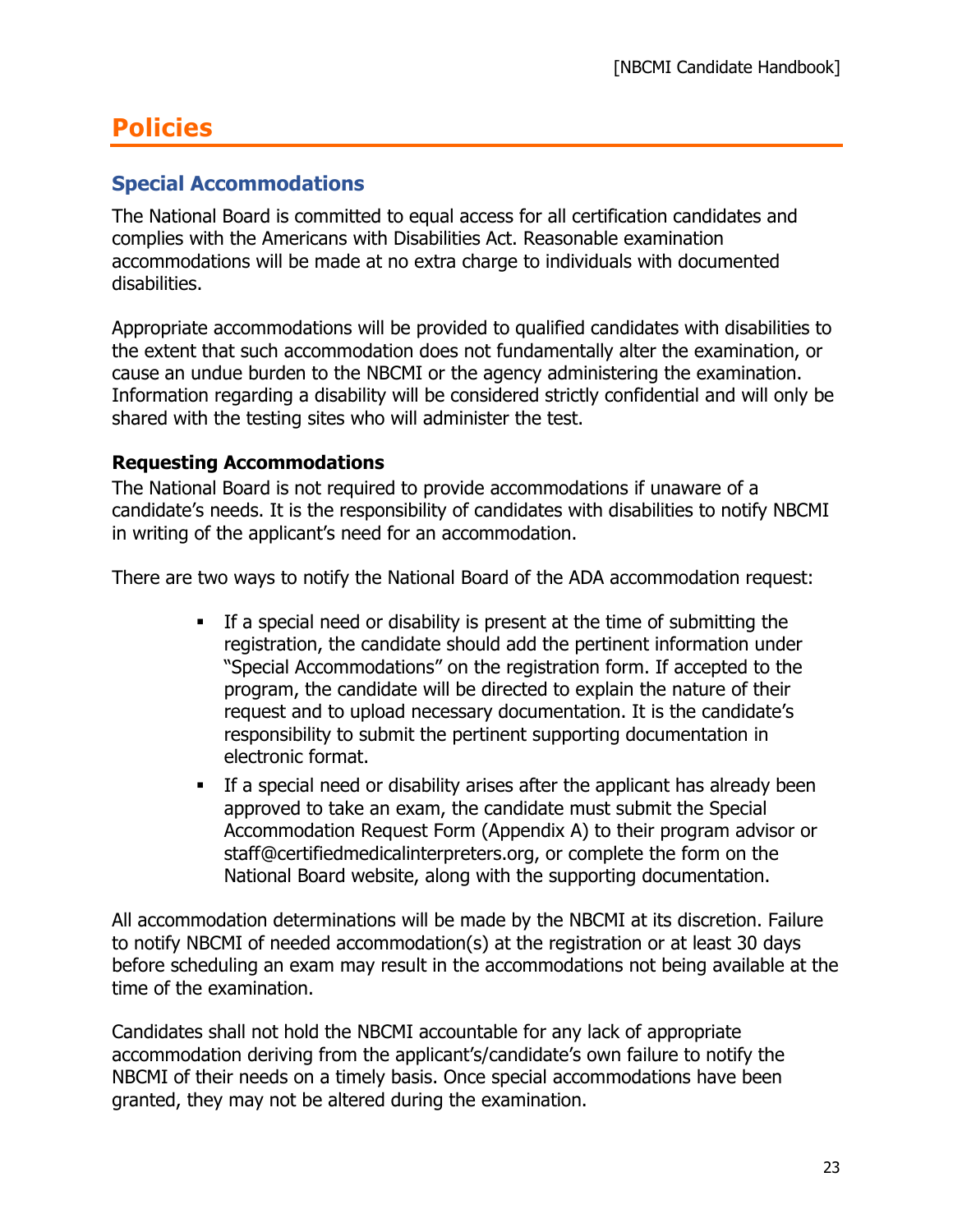#### **The Role of the Human Reader/Actuator**

A candidate may request a human reader and/or human actuator for a written exam or an oral exam. The human reader and/or human actuator is one person who may perform either the role of human actuator, the role of human reader, or both roles.

The candidate must specify whether they are requesting a human reader, human actuator, or both. There is not an extra charge associated with providing a human reader and/or actuator.

A human reader and/or human actuator CANNOT be a current candidate for the CMI credential. A candidate CANNOT bring their own human reader and/or human actuator. The NBCMI has sole discretion to nominate an individual as a human reader and/or human actuator.

A human reader is an individual who can read, write, speak and understand English with the proficiency and command of the English language and will assist a candidate with the written exam. The role of the human reader is to read words from the computer screen to the candidate. The human reader cannot resolve, explain, or provide assistance other than the task of reading.

A human actuator is an individual who is able to operate a keyboard and mouse. This individual can read, speak, and understand English. The role of the human actuator is to navigate through a computer-based test by operating a keyboard and mouse. The human actuator cannot resolve, explain, or provide assistance other than the task of navigating throughout the test by operating a keyboard and mouse.

#### **The Role of the Proctor**

A proctor is the individual administering the examination at the designated testing center. A proctor CANNOT also serve as the human reader and/or human actuator for the same examination administration. A testing center's proctor may serve as a human reader and/or human actuator if a second proctor is available to proctor the examination, but at no time may any person serve as proctor and also have another role (human actuator/reader) for the same exam.

#### **Written Exam Accommodations**

Candidates taking the written exam should contact NBCMI to request accommodations prior to scheduling an exam session.

The following requests may be granted if needed: Larger font, modification of seating or other physical arrangements in the examination facility, providing for the examination to be taken in an accessible location; or providing for a reasonable extension of testing time (the written exam takes approximately 45 minutes; the NBCMI will increase 30 minutes over the total exam time, exclusive of initial instructions).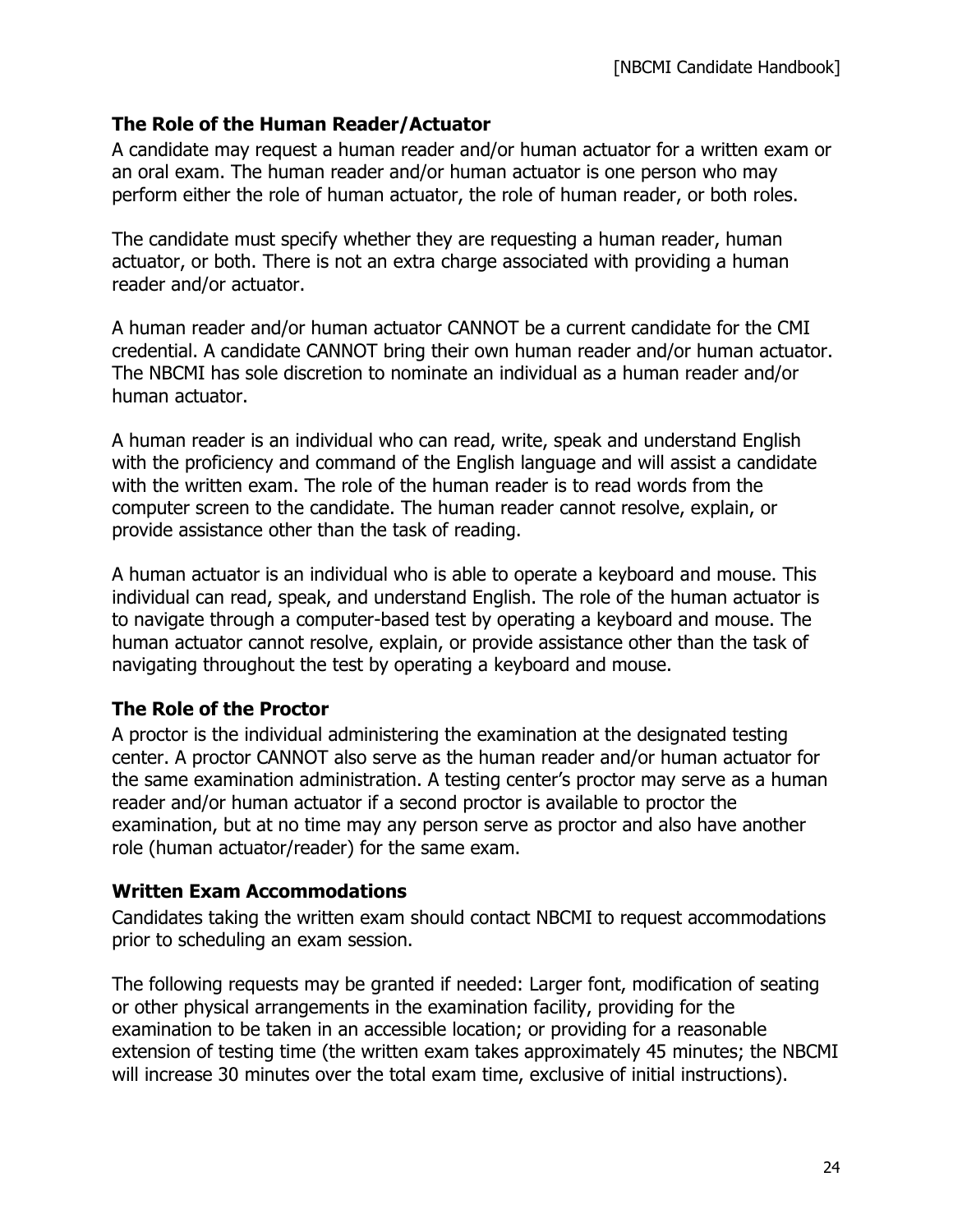The following requests will be denied: changes of the content of the exam; providing for unlimited testing time; permitting a reader to paraphrase test material or translate the material into another language.

If requested, the NBCMI will authorize a human reader and/or human actuator and extended time as a reasonable accommodation to those individuals who otherwise meet the eligibility requirements to take the written examination. The NBCMI has sole discretion to nominate an individual as human reader and/or human actuator. There is not an extra charge associated with providing a human reader or additional time for examination administration.

#### **Written Examination Process**

Prior to the proctor logging the candidate in to begin the examination process, a human reader/actuator, if present, will introduce him/herself to the candidate and explain what their role entails.

The human reader will inform the candidate that the candidate may, at any time during the examination administration, ask the reader to speed up or slow down, to read louder or softer. The human reader will read aloud all instructions. Questions that the candidate may have about the instructions must be directed to the attending proctor, as is the current policy for all candidates.

No candidates, either with or without a human actuator, are allowed breaks during examination.

#### **Oral Exam Accommodations**

The following requests may be granted if needed: Larger font, modification of seating or other physical arrangements in the examination facility, providing for the examination to be taken in an accessible location.

The following requests will be denied: changes of the content of the exam; providing for unlimited testing time; permitting a reader to paraphrase test material or translate the material into another language, extension of testing time (the oral exam has a preset recording time).

If requested, the NBCMI will authorize a human reader and/or human actuator and extended time as a reasonable accommodation to those individuals who otherwise meet the eligibility requirements to take the oral examination. The NBCMI has sole discretion to nominate an individual as human reader and/or human actuator. There is not an extra charge associated with providing a human reader/actuator.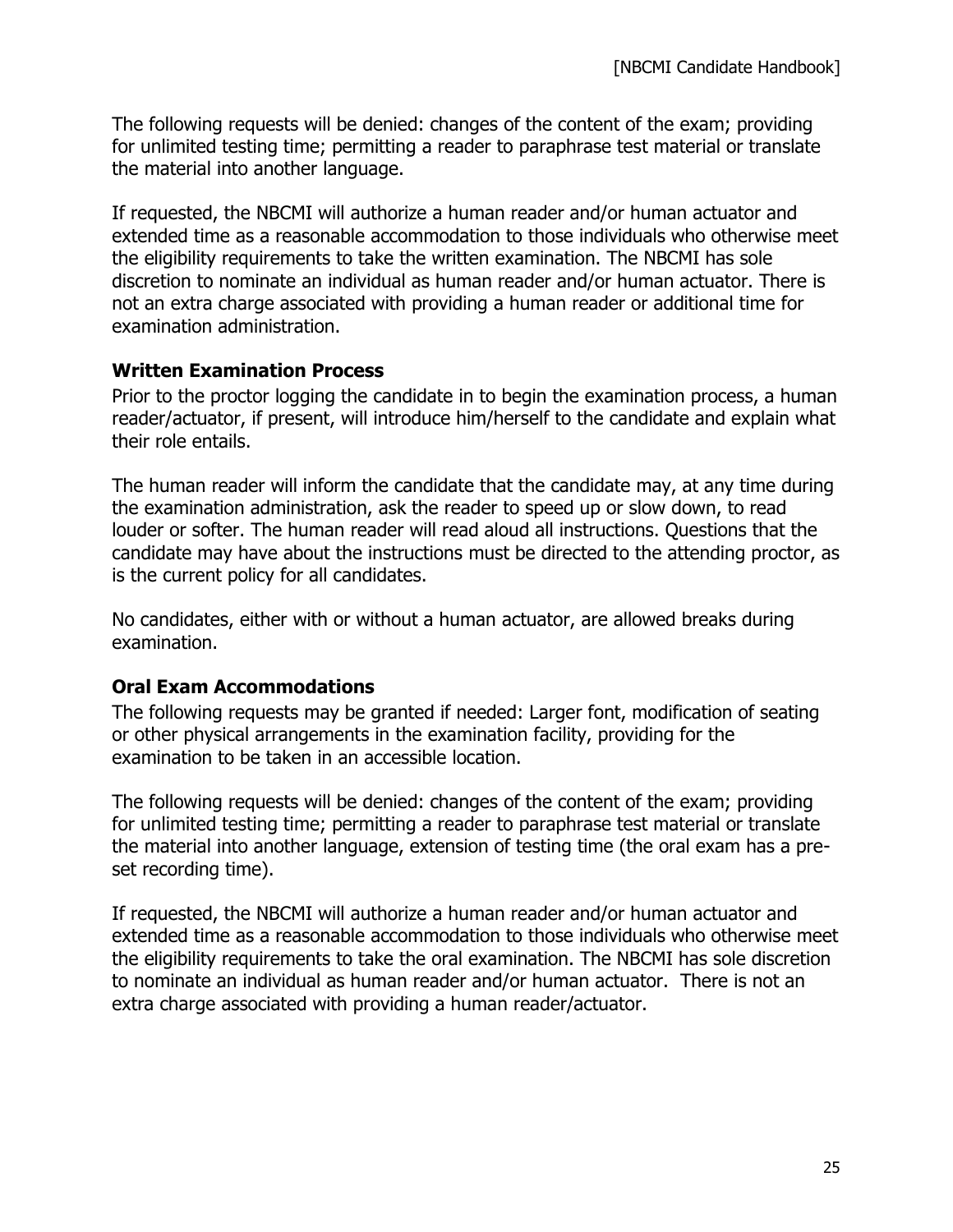#### **Oral Examination Process**

Prior to the proctor logging the candidate in to begin the examination process, a human reader/actuator, if present, will introduce him/herself to the candidate and explain what their role entails.

The human reader will inform the candidate that the candidate may, at any time during the examination administration, ask the reader to speed up or slow down, to read louder or softer. The human reader will read aloud all instructions. Questions that the candidate may have about the instructions must be directed to the attending proctor, as is the current policy for all candidates.

The candidate has the responsibility to direct the human actuator to perform any actions required to progress through and complete the examination. The candidate and the human actuator must both read the examination instructions carefully and ask the proctor any questions either of them may have. The candidate is encouraged to perform the practice test prior to the exam to be familiar with the format of the oral examination.

On the sight translation, the human actuator will first read the entire passage (90 seconds for this part), and then when the recording of the response begins, the human actuator will read it line by line giving the candidate a chance to interpret between each line – the candidate will have 4 minutes for this part.

On the mini-scenarios, the human actuator will cue the candidate when the recording automatically starts. There is an 8 second "think time" pause between the utterance that the candidate will have to interpret and when the recording automatically starts. If the candidate does not want to wait the 8 seconds, s/he may cue the human actuator to click on "Record" and begin the response immediately.

If the candidate wants a repetition, s/he will tell the proctor immediately after hearing the utterance s/he wants repeated (and during the 8 seconds of "think" time) and the human actuator will click on the play button to get the repetition. The candidate will have 6 chances to do so during the entire test.

The candidate is entirely responsible for managing the time allotted to take the examination, and must complete the examination within the allotted time. No additional time will be provided.

No candidates, either with or without a human actuator, are allowed breaks during examination.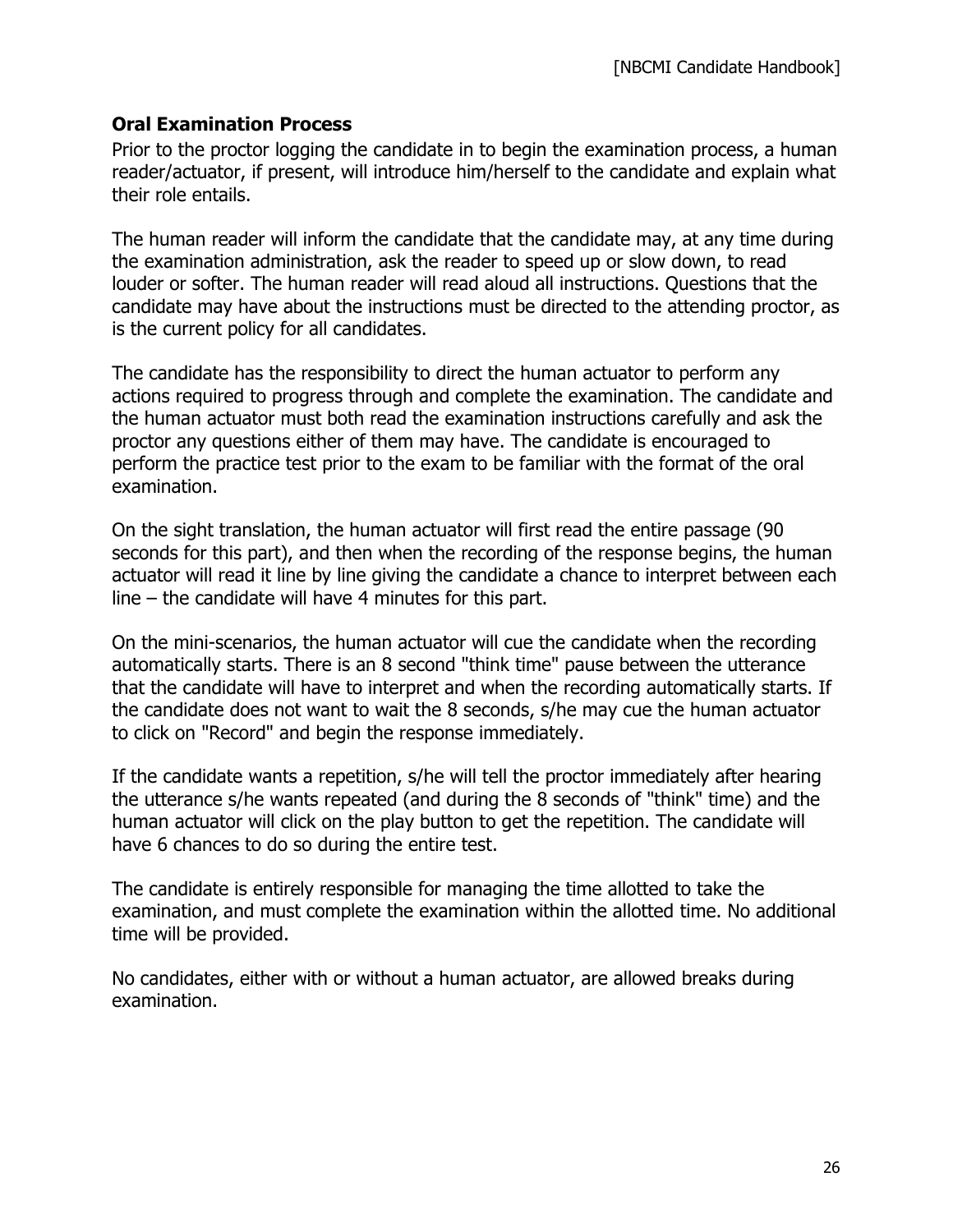### **Nondiscrimination**

The National Board prohibits discrimination on the basis of race, color, sexual orientation, gender identity or expression, age, disability, national origin or citizenship status, marital status, religion, or any other basis prohibited by law.

## **Confidentiality**

The National Board is committed to protecting confidential applicant and certificant information as well as confidential information regarding examination development and administration processes.

Information about applicants/certificants and their examination results is confidential. Exam scores will be released only to individual candidates, unless a signed release is provided. Personal information submitted by applicants/certificants with an application for initial certification or recertification is confidential. Personal information retained within the applicant/certificant database will be kept confidential.

The National Board will not disclose confidential applicant/certificant information unless authorized in writing by the individual or as required by law.

The names of National Board certified individuals are not considered confidential and may be published by the National Board.

Aggregate exam statistics (including the number of exam candidates, pass/fail rates, and total number of certificants) will be publicly available. Aggregate exam statistics, studies, and reports concerning applicants /certificants will contain no information identifiable with any applicants/certificants, unless authorized in writing by the individuals.

## **Use of the Credentials**

The use and/or display of the National Board or Hub-CMI/CMI name, and National Board logo, except as permitted by this policy, requires the written consent of the National Board. Use of the National Board name and/or logo to state or imply approval or affiliation with the National Board is prohibited except as permitted by this policy. The Hub-CMI/CMI name and logo may only be used as permitted by this policy and in connection with a certified individual and not with a company or group of individuals.

Individuals who fail to renew or whose Hub-CMI credential or CMI certification is suspended or revoked must immediately discontinue use of the National Board name and are prohibited from stating or implying that they hold the Hub-CMI credential or CMI certification.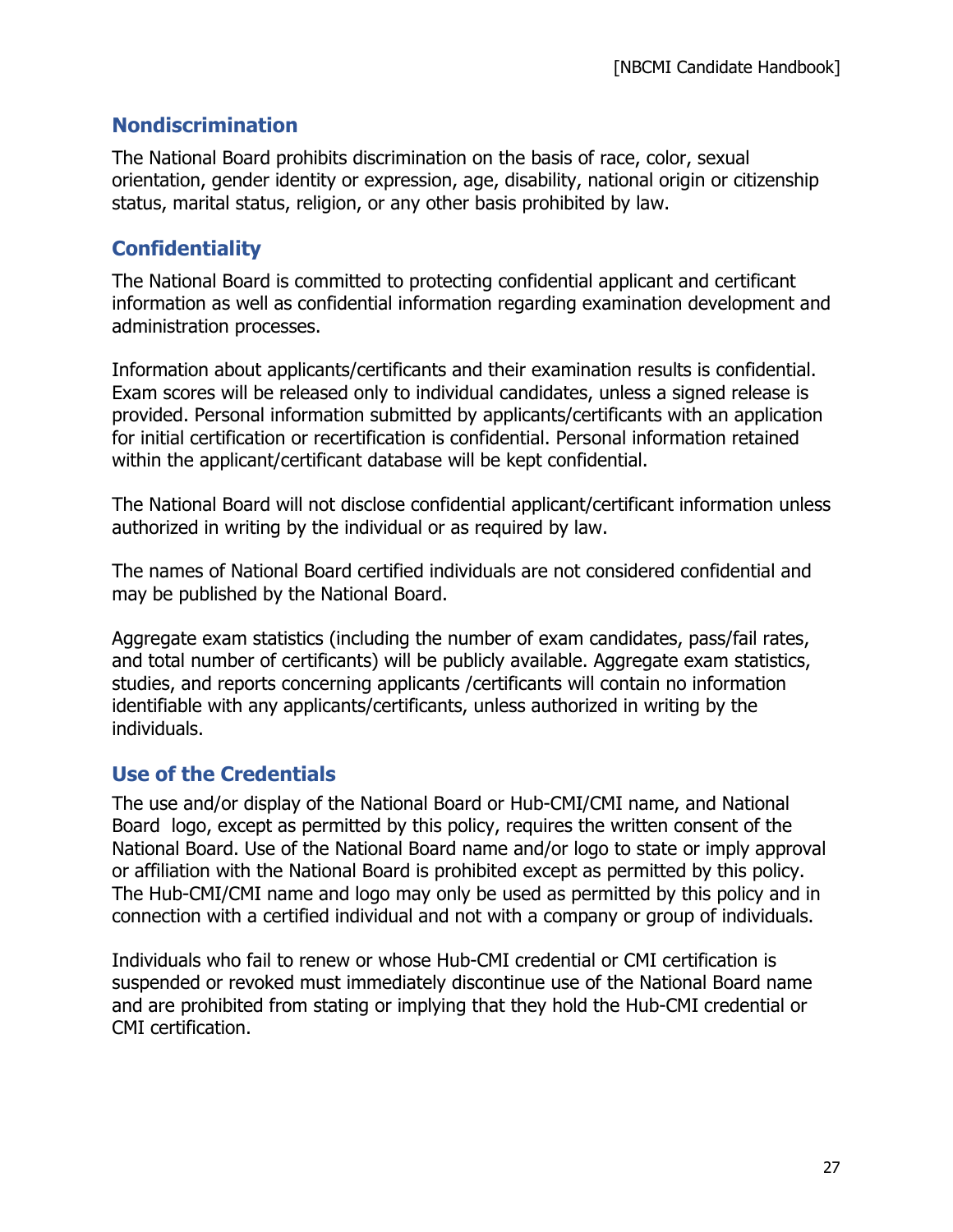#### **Acceptable Use**

Individuals who have earned the CMI certification may identify themselves as a National Board certified medical interpreter. For the Hub-CMI credential, interpreters may identify themselves as Hub-CMI with no language designation added. For example, Hub-CMI. For the CMI, the proper language designation, will be added, for example: CMI-Spanish.

CMI–Spanish. The individual must always specify the certified language along with the CMI designation. Proper specification is CMI followed by a hyphen and then the language(s) certified.

Individuals must maintain their Hub-CMI credential or CMI certification in good standing to continue to use the name. The Hub-CMI or CMI name may be used only as long as the credential/certification is valid. Both the Hub-CMI credential and the CMI certification are non-transferable, revocable, limited, non-exclusive licenses to use the designation "Hub-CMI" or "CMI," and are subject to compliance with the policies and procedures of the Board, which may be revised from time to time.

#### **Name**

Hub-CMI credentialed and CMI certified individuals may not make misleading, deceptive, or confusing statements regarding their credential or certification. For example, individuals may not suggest that they have interpreting ability or other professional expertise outside of the scope of their professional licenses, credentials, and formal education and training.

## **Certificate**

Each Hub-CMI credentialed interpreter and CMI certified individual will receive an electronic certificate. Each certificate will include an expiration date. Individuals who renew their credential/certification (renew) will receive a new certificate. All certificates remain the sole property of the National Board and must be returned if the individual's credential/certification is suspended or revoked.

#### **Complaints and Investigations**

Incidents of alleged misuse of the National Board and/or Hub-CMI/CMI name and/or logo by a certificant or applicant will be investigated by the National Board according to the complaints and disciplinary policy.

## **Disciplinary Policy & Procedure**

In order to maintain and enhance the credibility of the Hub-CMI credential and the CMI certification programs, the National Board has adopted the following procedures to allow individuals to bring complaints concerning the conduct of individuals who are Hub-CMI/CMI candidates or certificants to the National Board.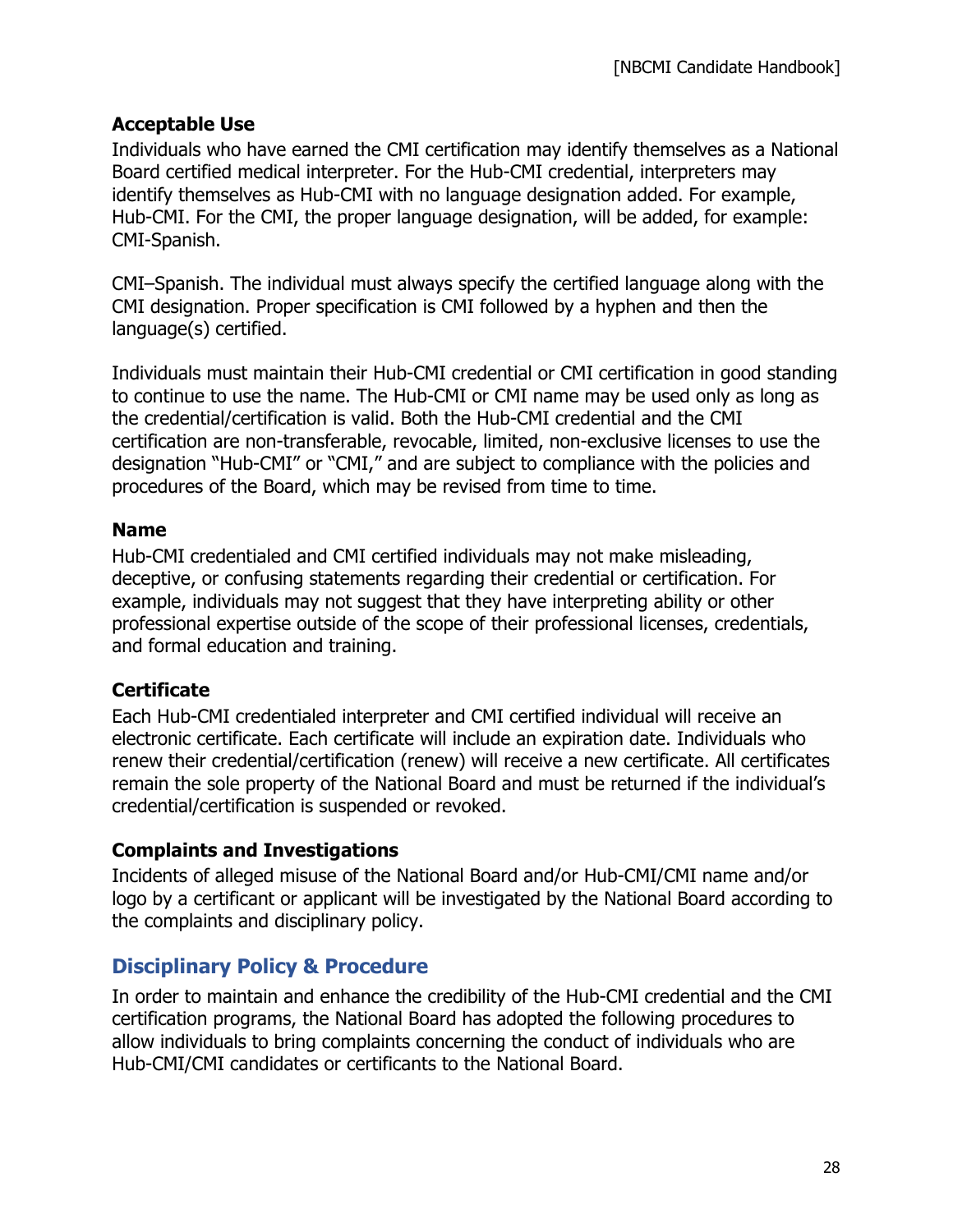In the event an individual candidate or certificant violates the Hub-CMI/CMI certification rules or the National Board's policies, the National Board may reprimand or suspend the individual or may revoke certification.

The grounds for sanctions under these procedures may include, but are not necessarily limited to:

- 1. Violation of recognized standards of practice and codes of ethics in the field of medical interpreting published by the International Medical Interpreter Association (IMIA), the National Council on Interpreting in Health Care (NCIHC) and the California Healthcare Interpreting Association (CHIA).
- 2. Violation of established National Board policies, rules and requirements.
- 3. Conviction of a felony or other crime of moral turpitude under federal or state law in a matter related to the practice of, or qualifications for, medical interpretation.
- 4. Gross negligence, willful misconduct, or other unethical conduct in the performance of services for which the individual has achieved a National Board Hub-CMI credential or CMI certification.
- 5. Fraud or misrepresentation in an initial application or application for recertification.
- 6. Fraud or misrepresentation of the Hub-CMI credential or CMI certification.

Information regarding the complaint process will be available to the public via the National Board web site or other published documents. A complete copy of this policy will be made available to any individual upon request.

Actions taken under this policy do not constitute enforcement of the law, although referral to appropriate federal, state, or local government agencies may be made about the conduct of the candidate or certificant in appropriate situations. Individuals initially bringing complaints are not entitled to any relief or damages by virtue of this process, although they will receive notice of the actions taken.

## **Complaints**

Complaints may be submitted by any individual or entity. Complaints should be reported to National Board in writing and should include the name of the person submitting the complaint, the name of the person the complaint is regarding along with other relevant identifying information, a detailed description of factual allegations supporting the charges, and any relevant supporting documentation. Information submitted during the complaint and investigation process is considered confidential and will be handled in accordance with National Board's confidentiality policy. Inquiries or submissions other than complaints may be reviewed and handled by the National Board or its staff members at its discretion.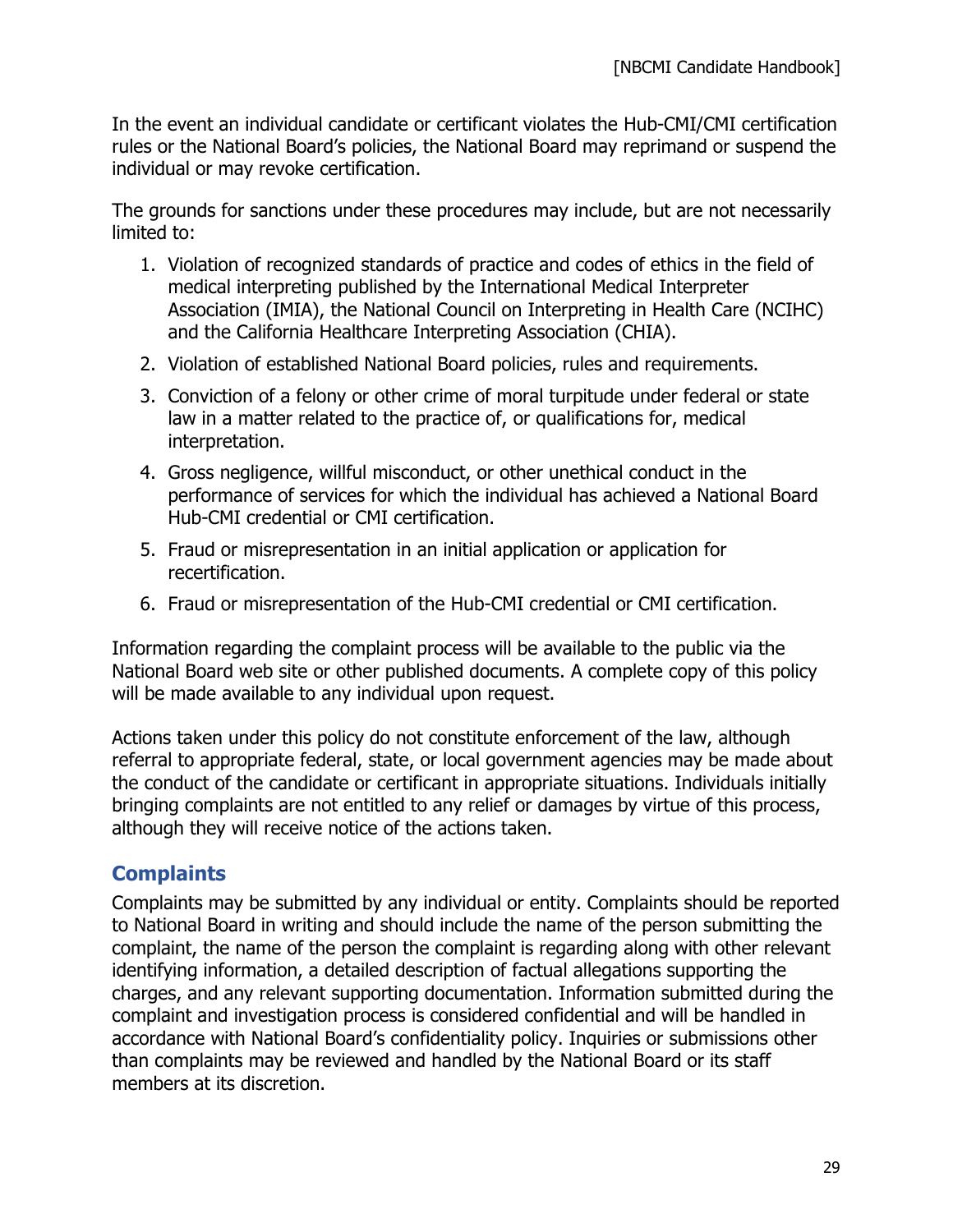A complete copy of the National Board Disciplinary Policy is contained in the National Board Policies & Procedures Manual. The full disciplinary policy is available upon request from the National Board office.

## **Appeals**

Within thirty (30) days from receipt of notice of a determination by the National Board that a candidate/certificant violated the certification program policies and/or rules, the affected candidate/certificant may submit to the National Board in writing a request for an appeal.

A complete copy of the National Board Disciplinary Policy that includes the appeal procedures is available upon request from the National Board office.